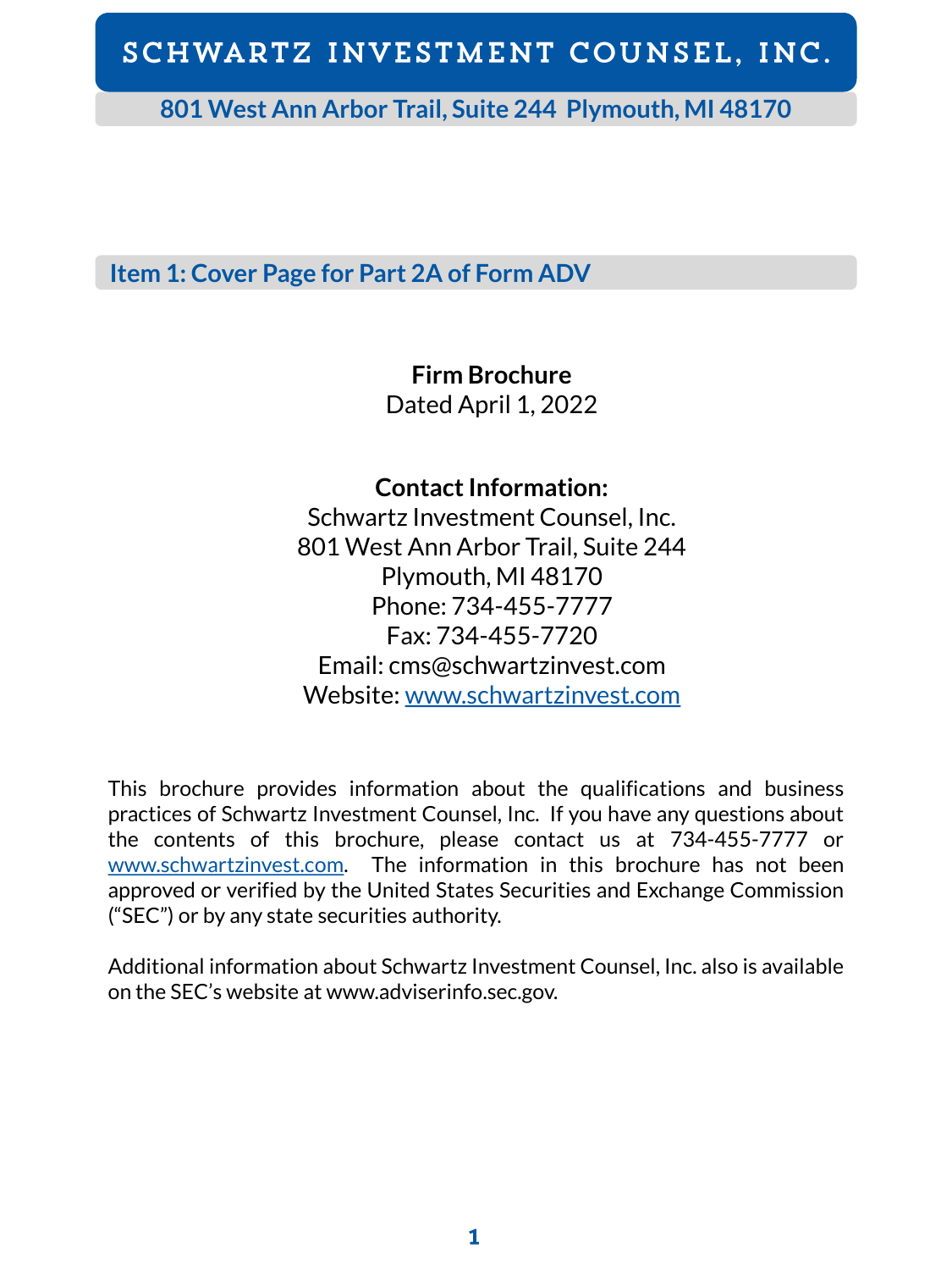# **Item 2: Material Changes**

For the period ending April 1, 2022, there have been no material changes to Part 2A of Form ADV.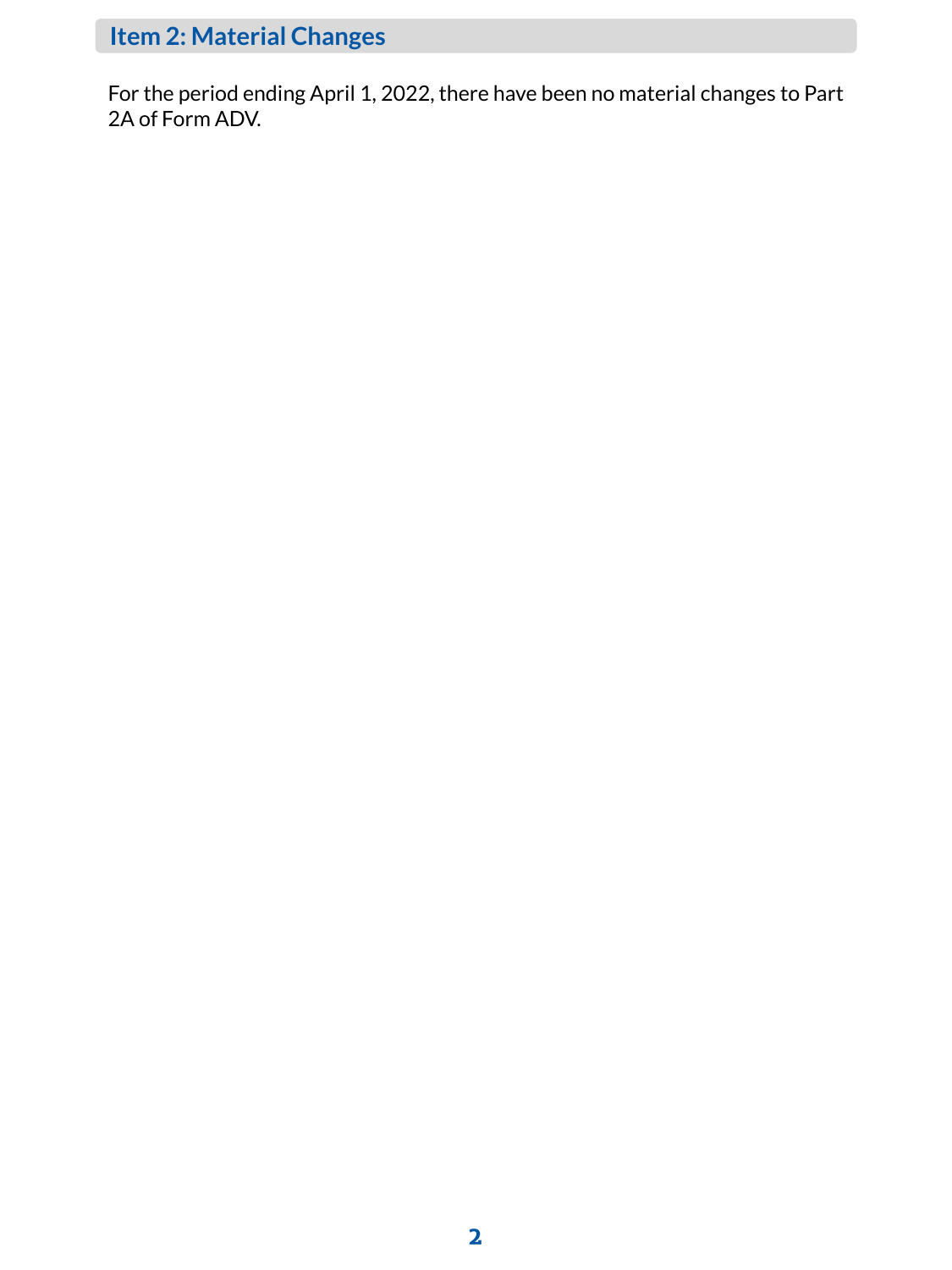# **Item 3: Table of Contents**

| Item           | <b>Description</b>                                                                       | Page           |
|----------------|------------------------------------------------------------------------------------------|----------------|
| $\mathbf{1}$   | <b>Cover Page</b>                                                                        | 1              |
| $\overline{2}$ | <b>Material Changes</b>                                                                  | $\overline{2}$ |
| 3              | <b>Table of Contents</b>                                                                 | 3              |
| 4              | <b>Advisory Business</b>                                                                 | 4              |
| 5              | Fees and Compensation                                                                    | 5              |
| 6              | Performance-Based Fees and Side-By-Side Management                                       | 7              |
| 7              | <b>Types of Clients</b>                                                                  | 7              |
| 8              | Methods of Analysis, Investment Strategies and Risk of Loss                              | 7              |
| 9              | Disciplinary Information                                                                 | 8              |
| 10             | Other Financial Industry Activities or Affiliations                                      | 9              |
| 11             | Code of Ethics, Participation or Interest in Client Transactions<br>and Personal Trading | 9              |
| 12             | <b>Brokerage Practices</b>                                                               | 11             |
| 13             | <b>Review of Accounts</b>                                                                | 12             |
| 14             | <b>Client Referrals and Other Compensation</b>                                           | 13             |
| 15             | Custody                                                                                  | 13             |
| 16             | <b>Investment Discretion</b>                                                             | 13             |
| 17             | <b>Voting Client Securities</b>                                                          | 14             |
| 18             | <b>Financial Information</b>                                                             | 14             |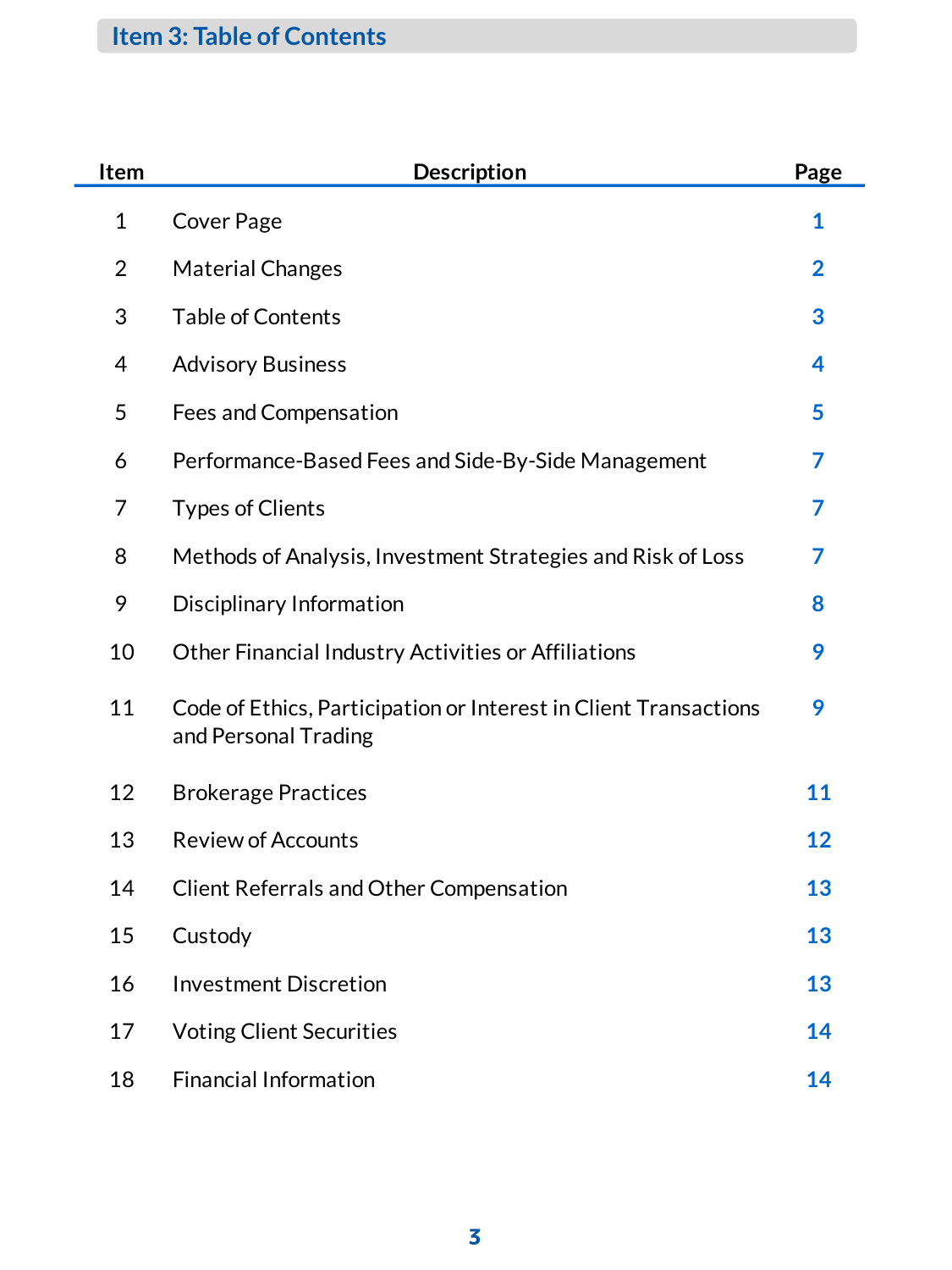#### **Item 4: Advisory Business**

Schwartz Investment Counsel, Inc. (the "Adviser") has been providing investment advice to institutional and individual investors since 1980. George P. Schwartz is the Chairman and Chief Executive Officer of the Adviser and owns a controlling interest in the Adviser.

**Types of Advisory Services:** The Adviser provides portfolio management services and investment advisory services for mutual funds, individually managed accounts (individuals, institutions, pension plans, profit sharing plans, 401(k) plans, foundations, and corporations or other businesses not listed), model portfolios using proprietary strategies and separately managed accounts.

The Adviser serves as investment adviser to Schwartz Investment Trust, a diversified open-end management investment company and its six series: Ave Maria Value Fund, Ave Maria Growth Fund, Ave Maria Rising Dividend Fund, Ave Maria World Equity Fund, Ave Maria Focused Fund and Ave Maria Bond Fund.

Schwartz Investment Trust also includes the Schwartz Value Focused Fund, a non-diversified open-end fund. Both the Schwartz Value Focused Fund and the Ave Maria Focused Fund are non-diversified and may invest a greater percentage of its assets in the securities of a limited number of issuers than a fund that is diversified. At times, these Funds may overweight a position in a particular issuer or emphasize investment in a limited number of issuers, industries or sectors, which may cause its share price to be more volatile with respect to any economic, business, political or regulatory occurrence affecting an issuer than a fund that is more widely diversified. The number of issues that the Fund may invest in will vary from time to time.

The Adviser manages equity and fixed income portfolios and balanced portfolios. The Adviser may recommend all types of equity and debt securities, including, but not limited to, common stocks, preferred stocks, corporate bonds, U.S. Government securities, mortgage-backed securities, convertible securities, warrants, foreign securities, municipal bonds, shares of investment companies including exchange-traded funds, and commercial paper. The Adviser provides investment advisory services for accounts on a discretionary basis, with exceptions in limited situations. In providing investment advisory services to the Ave Maria Mutual Funds, the Adviser adheres to Catholic moral screens established by the Ave Maria Mutual Funds' Catholic Advisory Board. The Catholic Advisory Board meets regularly to review the Funds' portfolios to ensure that the Funds invest in securities that are consistent with teachings and core values of the Roman Catholic Church.

The Adviser tailors advisory services to each client by attempting to select the appropriate investment mix based on the client's investment goals. The Adviser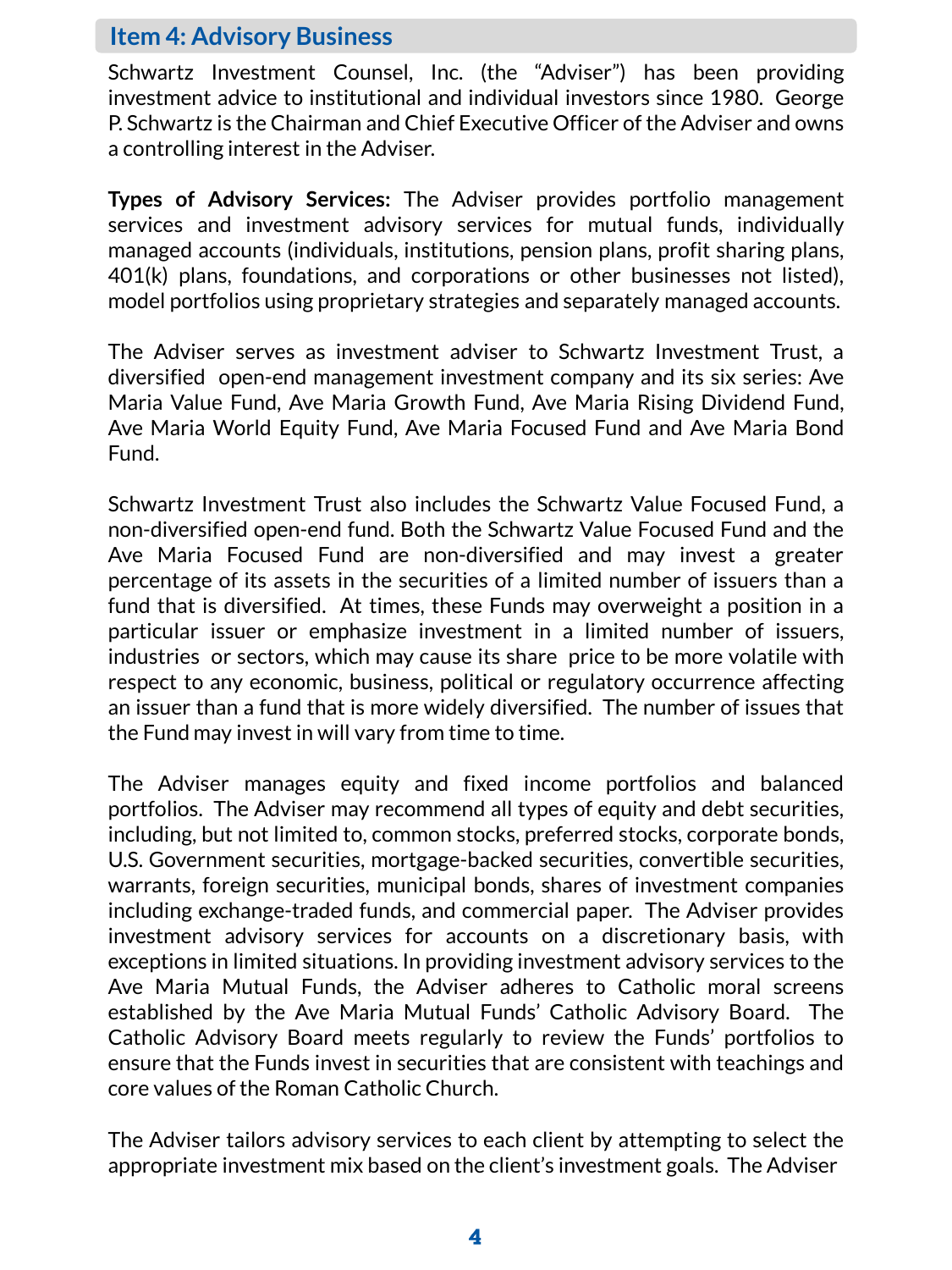#### **Item 4: Advisory Business (continued)**

attempts to meet with individual clients at least annually and provides performance reports at least quarterly. For individually managed accounts that are part of a pension or other employee benefit plan governed by the Employee Retirement Income Security Act of 1974, as amended ("ERISA") or an Individual Retirement Account (an "IRA") governed by the Internal Revenue Code, the Adviser is a "fiduciary" within the meaning of Section 3(21) of ERISA (but only with respect to the provision of services described in our Advisory Agreement). The Adviser is qualified to manage Plan assets under applicable regulations. With respect to Schwartz Investment Trust, the Adviser adheres to the investment objectives, investment policies and investment restrictions and limitations described in each Funds' prospectus and statement of additional information, which can be found at [www.schwartzinvest.com](http://www.schwartzinvest.com/) and/or www.avemariafunds.com.

The Adviser provides use of its proprietary models (referred to as strategies) to firms not related to Adviser for a predetermined fee. The Adviser's models are the Ave Maria Growth Strategy, the Ave Maria Value Strategy, the Ave Maria Rising Dividend Strategy, the Ave Maria World Equity Strategy and the Ave Maria Fixed Income Strategy.

For any firms using our strategies, the Adviser does not have access to individual client information and does not manage their clients individual accounts on a continuous basis. The Adviser only provides the model security positions and relative percentage's, along with subsequent updates to the models as they occur. Adviser is paid a negotiated fee based on the market value of assets managed.

The Adviser does not participate in wrap fee programs.

**Amount of Managed Assets:** As of December 31, 2021, the Adviser was actively managing client assets of \$3.2 billion on a discretionary basis

### **Item 5: Fees and Compensation**

**Individual and Separately Managed Accounts:** Management fees payable to the Adviser are dependent on the type of client account, and fees with respect to separately managed accounts and individual accounts may be negotiable based on the adviser's discretion. The standard annual management fee schedule for equity and balanced individually managed accounts is one percent (1.00%) of the account market value on the first \$5 million of assets and 1/2 of one percent (0.50%) on assets over \$5 million. For fixed income individually managed accounts, the standard annual management fee is 1/4 of one percent (0.25%) of the account market value. Certain separately managed accounts employing a morally screened discipline are generally subject to a \$25 million account minimum and are charged an annual management fee of 1/2 of one percent (0.50%) on the account market value of equity accounts and 1/4 of one percent (0.25%) on the market value of fixed income accounts. It is the Adviser's policy to charge its individual and separately managed accounts a minimum management fee of \$20,000 annually, 5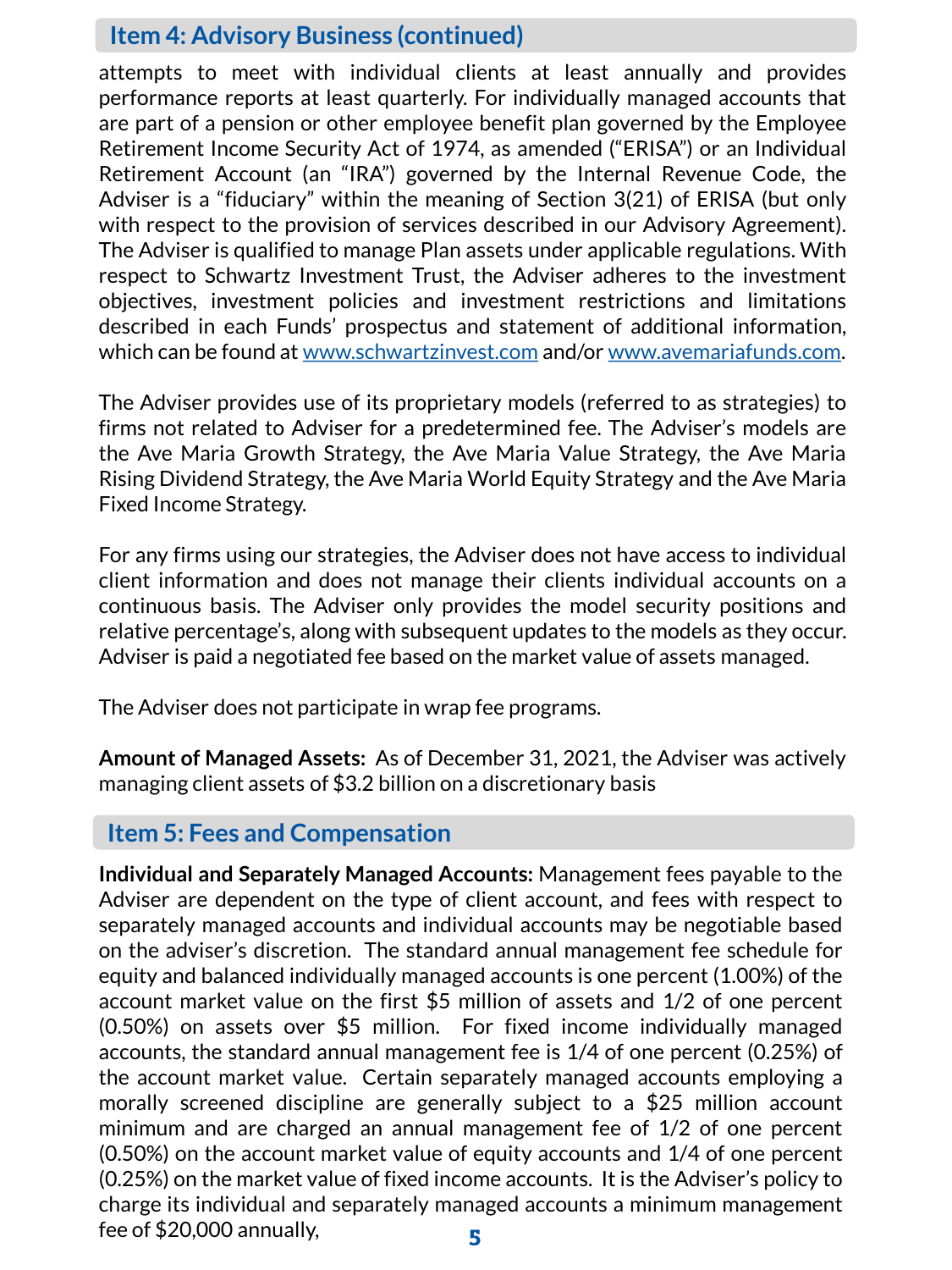#### **Item 5: Fees & Compensation (continued)**

which may be waived at the Adviser's discretion. Management fees are calculated and billed in arrears on a quarterly basis. Fees may be deducted from client accounts, subject to client approval and authorization, or billed directly to the client.

**Model Strategy Accounts:** The Adviser's annual management fees for model portfolio management services are 0.38% of the account market value. Management fees are calculated and billed in arrears on a quarterly basis.

**Mutual Funds:** Management fees payable to the Adviser by each Fund of Schwartz Investment Trust are computed and accrued daily, and paid quarterly, as a percentage of a Fund's average daily net assets. The management fee for each of Schwartz Value Focused Fund, Ave Maria World Equity Fund and Ave Maria Focused Fund is 0.95% per annum of average daily net assets; the management fee for each of the Ave Maria Value Fund, Ave Maria Growth Fund and Ave Maria Rising Dividend Fund is 0.75% per annum of average daily net assets; the management fee for Ave Maria Bond Fund is 0.25% per annum of average daily net assets. Effective May 1, 2022 the management fee for Schwartz Value Focused Fund, Ave Maria World Equity Fund and Ave Maria Focused Fund will change to 0.75% per annum of average daily net assets.

For all managed accounts, the Adviser does not receive commissions either directly or indirectly for the purchase or sale of securities. Any commissions and other transaction charges to brokers are paid by the client for executing orders placed by the Adviser. Certain brokerage firms, acting as custodian of client assets, may charge additional custodial fees. The Adviser may place orders for the execution of transactions through brokers and dealers as the Adviser may select, and a client may pay a commission on transactions in excess of the amount of commissions another broker or dealer would have charged. Please refer to Item 12 in this brochure for further discussion of the Adviser's brokerage practices.

When deemed appropriate, the Adviser may invest on behalf of its individually and separately managed accounts in shares of an affiliated investment company, Schwartz Investment Trust and its seven "no-load" Funds: Schwartz Value Focused Fund, Ave Maria Value Fund, Ave Maria Growth Fund, Ave Maria Rising Dividend Fund, Ave Maria World Equity Fund, Ave Maria Focused Fund and Ave Maria Bond Fund. As described above, the Adviser receives management fees from these Funds for providing investment advisory services. A client will not be charged an additional management fee by the Adviser for any investments in these Funds. Written disclosure is provided to all clients and separately managed accounts regarding the relationship between the Adviser and Schwartz Investment Trust. The advisory agreement for individually and separately managed accounts states that fees will not be billed on those affiliated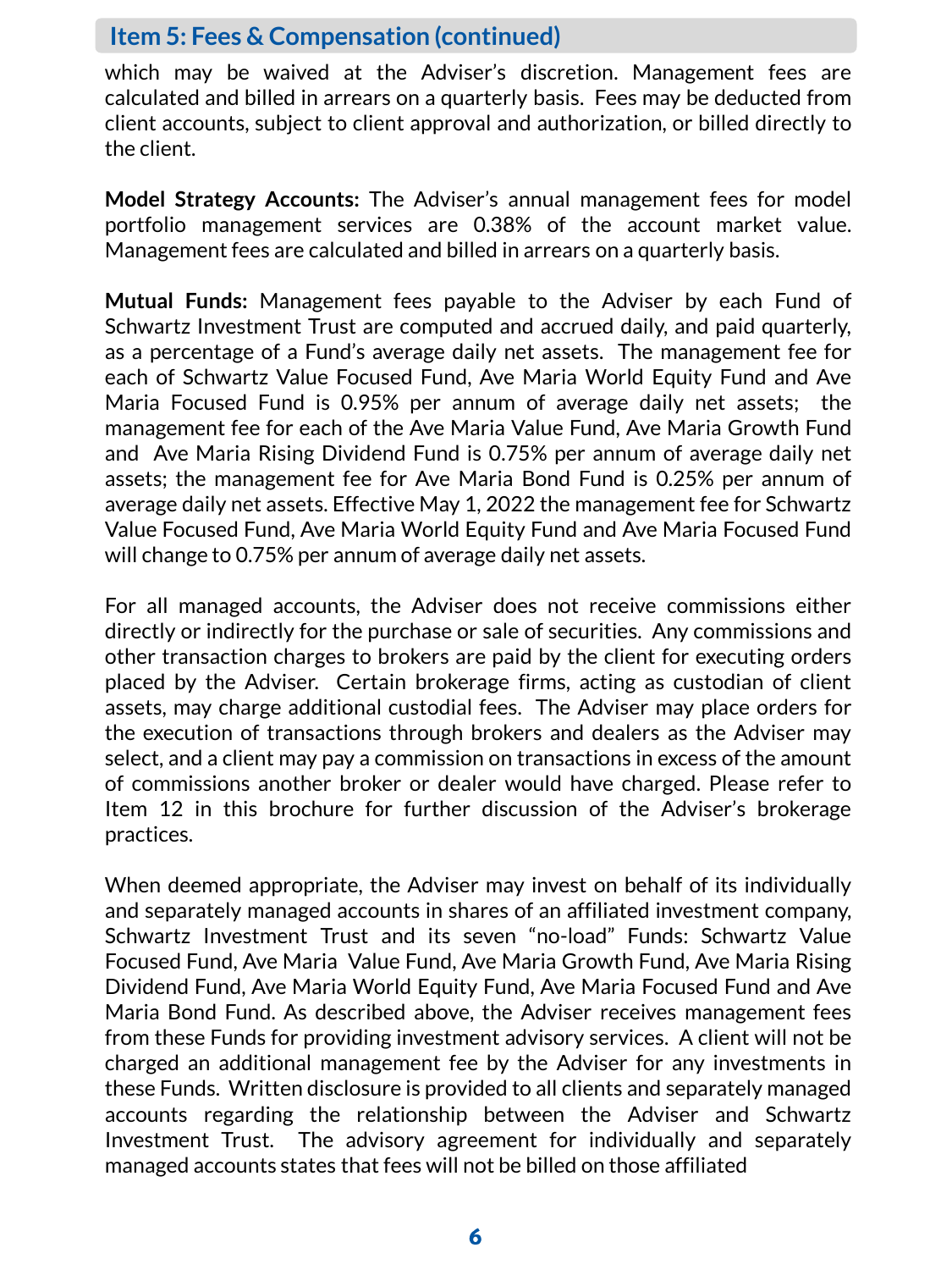### **Item 5: Fees & Compensation (continued)**

investments. In limited cases, client accounts may be invested in shares of unaffiliated investment companies (such as open-end mutual funds), which will oblige clients to pay both a direct management fee to the Adviser and an indirect management fee to such unaffiliated investment companies.

The Adviser may recommend to its clients an investment in the Ave Maria Money Market Account, an omnibus account invested in a money market fund managed by an unaffiliated investment adviser. The Adviser receives recordkeeping and administrative servicing fees from the sponsor of such money market fund at a rate of .10% and .25% per annum, respectively. From time to time, fees may be reduced or waived by the sponsor based on market conditions. Fees are calculated and received monthly based on the average daily net assets of each month. Accordingly, when recommending an investment in the Ave Maria Money Market Account, verbal disclosure would be made to the client regarding the recordkeeping and administrative services fees paid to the Adviser as a result of such investment. Neither the Adviser nor any of its supervised persons accept any other compensation or other incentives for the sale of securities or other investment products, including asset-based sales charges or service fees from the sale of mutual funds. The Adviser does not collect fees in advance from any client.

### **Item 6: Performance-based Fees and Side by Side Management**

The Adviser does not accept performance-based fees.

## **Item 7: Types of Clients**

The Adviser provides investment advice to individuals (including high net worth individuals), trusts, foundations, investment companies, qualified retirement plans and corporations or other businesses. The minimum account opening requirement for individually managed accounts is \$5,000,000. The minimum account opening size for separately managed accounts employing a morally screened discipline is \$25,000,000. Such minimums may be waived under certain circumstances.

### **Item 8: Methods of Analysis, Investment Strategies & Risk of Loss**

The Adviser uses fundamental security analysis to identify equity securities that are believed to be selling below their intrinsic value. In selecting stocks and other equity securities, special emphasis is placed on identifying companies with superior business characteristics and managerial integrity, which may include companies that are currently out-of-favor with the market or companies undergoing changes that may significantly enhance shareholder value in the future. The Adviser generally selects fixed income securities that appear undervalued relative to other securities or securities believed to have a higher potential for credit upgrade. Investments selected for the Ave Maria Mutual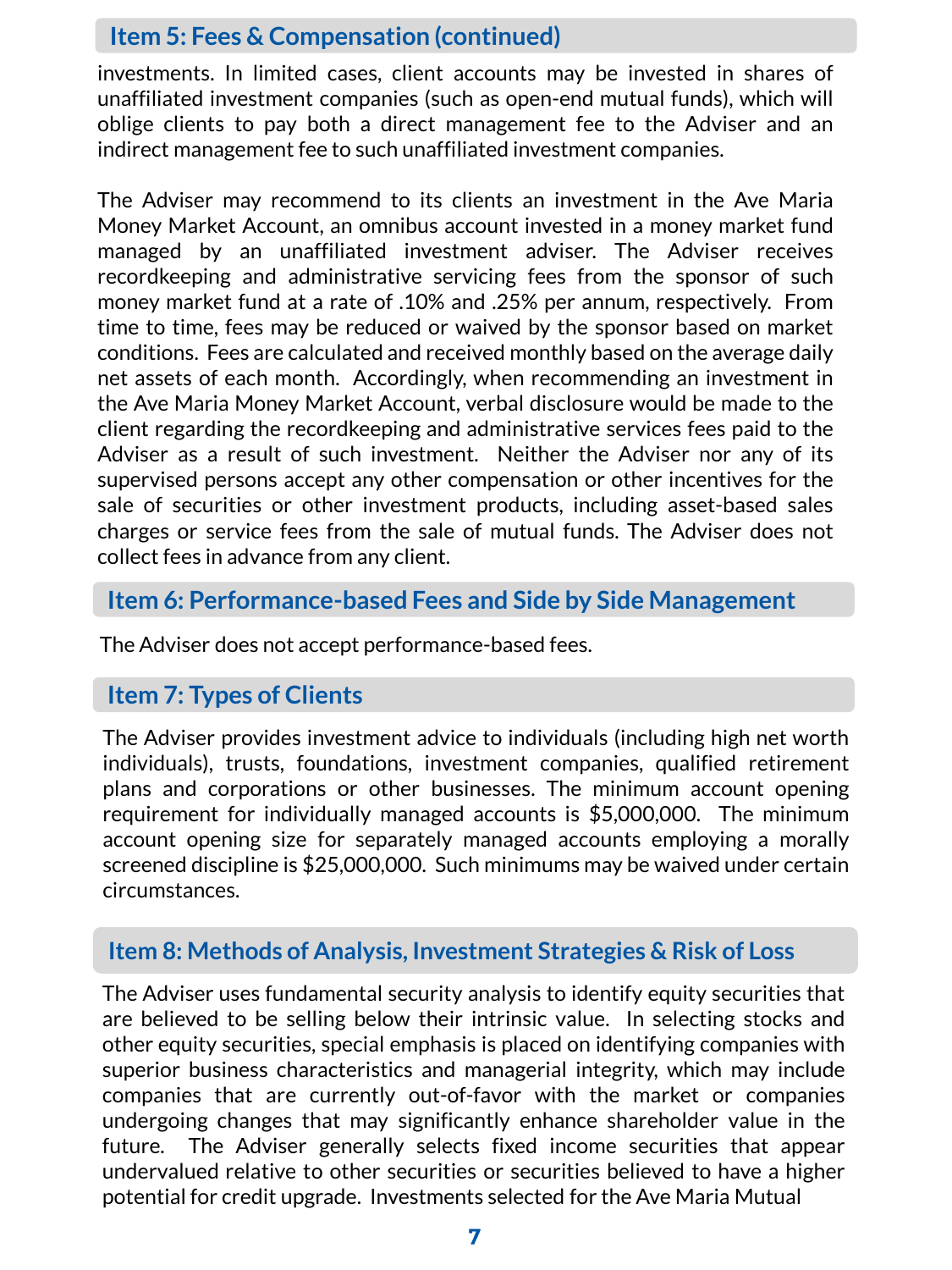# **Item 8: Methods of Analysis, Investment Strategies and Risk of Loss (continued)**

Funds, model portfolio management program and certain separately managed accounts are also selected in the manner described above; additionally, they adhere to moral screens that are in place to avoid investments in companies that operate in a way that is inconsistent with the teachings and core values of the Roman Catholic Church. This process screens out two major categories of companies, those which support the practice of abortion and those whose policies are judged to be anti-family, such as companies that distribute pornographic material or undermine the Sacrament of Marriage.

Equity securities are subject to stock market risks, such as fluctuations in price or liquidity due to earnings and other developments affecting a particular company or industry, stock market trends and general economic conditions, investor perceptions, interest rates and other factors beyond the control of the Adviser. Stock prices tend to move in cycles and may experience periods of turbulence and instability. Despite the Adviser's opinion of the intrinsic value of a company, the price of that security may decline.

Fixed income securities are subject to certain risks such as credit risk, interest rate risk, prepayment and extension risk and liquidity risk. When interest rates rise, the price of fixed income securities generally decline. Securities with longer maturities and lower credit ratings are generally more sensitive to interest rate changes than shorter-term, higher grade securities. Since investments for the Ave Maria Mutual Funds and certain separately managed accounts are selected in part using moral screens, the return on these investments may be lower or higher than investments based solely on fundamental security analysis.

Investments in foreign securities can involve additional risks relating to political, economic or regulatory conditions in foreign countries. These risks include less stringent investor protection and disclosure standards of some foreign markets, fluctuations in foreign currencies, and withholding or other taxes.

Investing in securities involves risk of loss that clients should be prepared to bear.

### **Item 9: Disciplinary Information**

There are no legal or disciplinary events associated with the Adviser or the Adviser's management persons.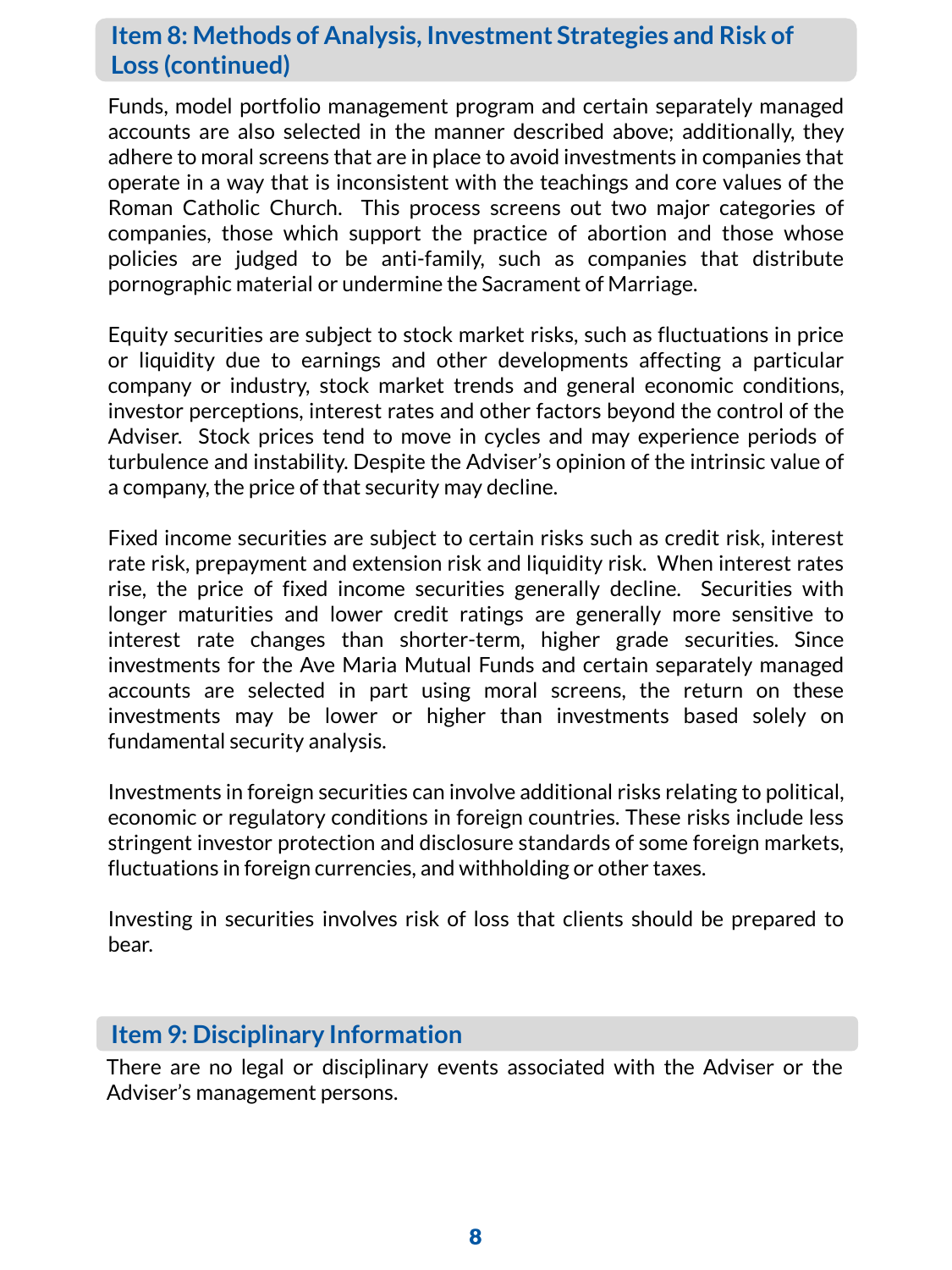# **Item 10: Other Financial Industry Activities and Affiliations**

The Adviser is not registered and does not have an application pending to register, as a broker-dealer or as a registered representative of a broker-dealer.

Certain of the Adviser's management persons or other personnel of the Adviser may be registered from time to time as registered representatives of the principal underwriter for the Schwartz Investment Trust (the "Distributor") to facilitate certain marketing activities on behalf of Schwartz Investment Trust. Any activities performed by such persons requiring such registration is supervised by the Distributor. The Adviser does not direct any of its brokerage to, or execute any trades through, the Distributor.

Neither the Adviser nor the Adviser's management persons are registered, or have an application pending to register, as a futures commissions merchant, commodity pool operator or commodity trading advisor, or as an associated person of any such entity.

When deemed appropriate, the Adviser may invest on behalf of its individual accounts in shares of an affiliated investment, Schwartz Investment Trust and its seven "no-load" Funds: Schwartz Value Focused Fund, Ave Maria Value Fund, Ave Maria Growth Fund, Ave Maria Rising Dividend Fund, Ave Maria World Equity Fund, Ave Maria Focused Fund and Ave Maria Bond Fund. The Adviser receives management fees from these Funds for providing investment advisory services. A client will not be charged an additional management fee at the individually or separately managed account level by the Adviser for any investments in these Funds.

The Adviser does not recommend or select other investment advisers for its clients that compensates the Adviser directly or indirectly for doing so.

## **Item 11: Code of Ethics, Participation or Interest in Client Transactions and Personal Trading**

The Adviser is committed to providing investment guidance to clients in a manner that puts the clients' interests first. The Adviser has adopted a Code of Ethics describing the fiduciary duties of its employees in connection with personal trading and participation in client transactions. The Code of Ethics establishes policies and procedures designed to prevent improper personal trading; to identify conflicts of interest; and to provide a means to resolve actual or potential conflicts of interest. A copy of the Code of Ethics is provided to any prospective or current client upon request.

Upon hiring and annually thereafter, employees receive the Code of Ethics. Employees of the Adviser may invest in the same securities that are bought and sold for client accounts, subject to the restrictions contained in the Code of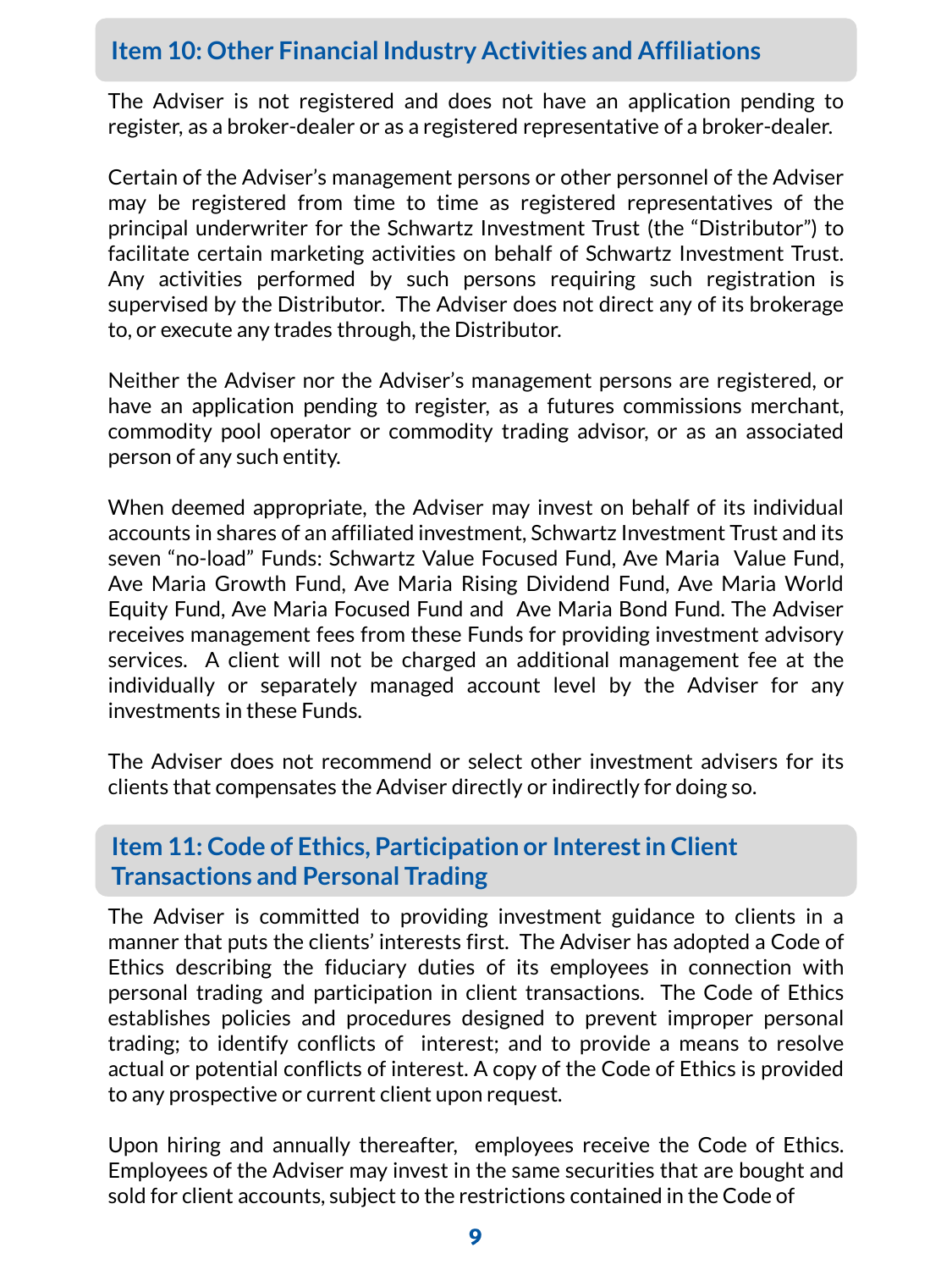## **Item 11: Code of Ethics, Participation or Interest in Client Transactions and Personal Trading (continued)**

Ethics. The Adviser recognizes that conflicts of interest may arise in connection with personal trading activities of its employees, and the Code of Ethics contains policies and procedures designed to prevent improper personal trading, to identify conflicts of interest and to provide a means for resolving actual or potential conflicts of interest. Each employee of the Adviser has the responsibility of ensuring that all personal trading and other professional activities comply with the policies and procedures set forth in the Code of Ethics. An employee of the Adviser may not purchase or sell a security on the same day that such security or a related security has been purchased or sold for any client. The employee must verify with the compliance officer or the compliance officer's delegate that no trading in such security by clients has occurred on that day or will occur on that day by submitting a verification form to the compliance officer.

When deemed appropriate, the Adviser may invest on behalf of its individual or separately managed accounts in shares of an affiliated investment company, Schwartz Investment Trust's seven "no-load" Funds: Schwartz Value Focused Fund, Ave Maria Value Fund, Ave Maria Growth Fund, Ave Maria Rising Dividend Fund, Ave Maria World Equity Fund, Ave Maria Focused Fund and Ave Maria Bond Fund. The Adviser receives management fees from these Funds for providing investment advisory services. A client will not be charged an additional management fee at the individual or separately managed account level by the Adviser for any investments in these Funds.

The Adviser may recommend to its clients an investment in the Ave Maria Money Market Account, an omnibus account invested in a money market fund managed by an unaffiliated investment adviser. The Adviser receives recordkeeping and administrative servicing fees from the sponsor of such money market fund at a rate of .10% and .25% per annum, respectively. From time to time, fees may be reduced or waived by the sponsor based on market conditions. Fees are calculated and received monthly based on the average daily net assets of each month. Accordingly, when recommending an investment in the Ave Maria Money Market Account, verbal disclosure would be made to the client regarding the recordkeeping and administrative services fees paid to the Adviser as a result of such investment. Neither the Adviser nor any of its supervised persons accept any other compensation or other incentives for the sale of securities or other investment products, including asset-based sales charges or service fees from the sale of mutual funds.

The Adviser has adopted procedures pursuant to Rule 17a-7 under the Investment Company Act of 1940 governing securities transactions between Funds in the series of Schwartz Investment Trust, or between a series of Schwartz Investment Trust Fund and another account managed by Adviser. These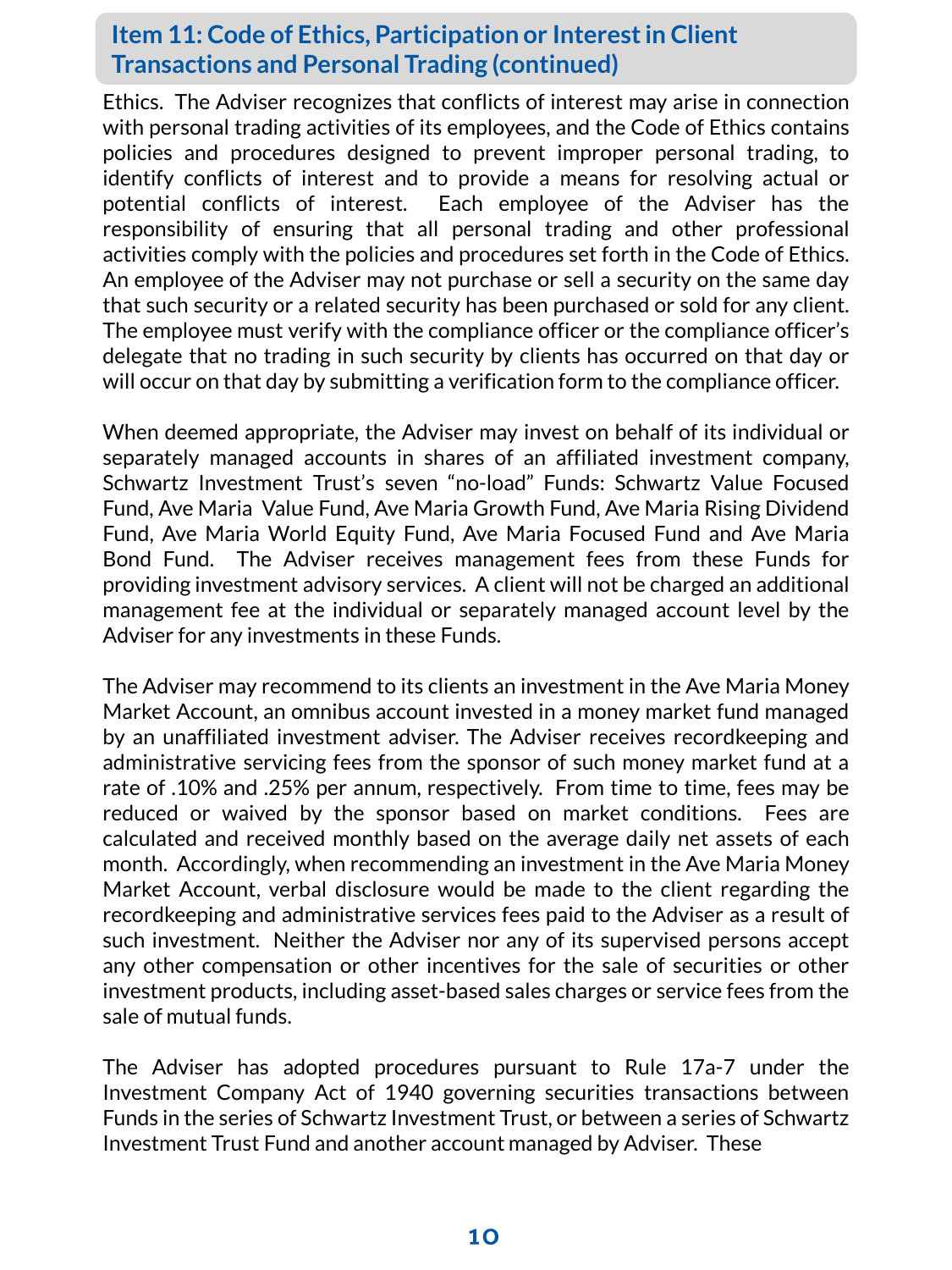## **Item 11: Code of Ethics, Participation or Interest in Client Transactions and Personal Trading (continued)**

transactions are effected at the independent current market price for no consideration other than cash payment against prompt delivery of a security. The Adviser will notify clients of any such transactions made on their behalf.

#### **Item 12: Brokerage Practices**

In selecting broker-dealers to execute the purchase and sale of securities for clients, the Adviser seeks best execution, taking into account such factors as price (including the applicable brokerage commission or dealer spread), the execution capability, financial responsibility and responsiveness of the brokerdealer and the brokerage and research services provided by the broker-dealer. A client may pay higher commissions than could be obtained from other brokerdealers if the Adviser determines in good faith that the commission is reasonable in relation to the value of the brokerage and research services provided within the "safe harbor" provided by Section 28(e) of the Securities Exchange Act of 1934. Typically, these research products and services assist the Adviser in terms of its overall investment responsibilities to its clients; however, each product or service received may not benefit all clients equally. The receipt of "soft dollar" benefits may create a conflict of interest by supplementing the Adviser's research at no cost to the Adviser or by providing an incentive for the Adviser to select or recommend a broker-dealer based upon its interest in receiving research products or services, rather than receiving the most favorable price available.

Historically, the Adviser has generated soft dollar benefits through the trading activities of Schwartz Investment Trust, but the Adviser may in the future direct trades of separately managed accounts to generate such benefits. Research products and services may be either proprietary or third party. Such products and services may include securities quotes and exchange fees; economic, industry, company, municipal, sovereign, legal and political research reports or investment recommendations; and compilations of securities prices, earnings, dividends, financial statements, corporate governance, valuation, technical and similar data. Third party products and services currently being paid for by soft dollar credits generated by Schwartz Investment Trust are Telemet, Bloomberg, MSCI ESG Research LLC., Morningstar Equity Research, Refinitiv (Eikon), Capital IQ, Third Bridge Inc., Credit Suisse HOLT, Tegus, Inc., In Practise and Stream Media Group Holdings, Inc.

Individually and separately managed accounts may request that the Adviser use a specific broker (i.e., a directed brokerage arrangement). The use of a particular broker at the client's direction may cost the client more money because it may limit the Adviser's ability to achieve most favorable execution and negotiate commissions with other brokers on the client's behalf. The Adviser will review the quality of services and execution skills ofthe directed broker and advise the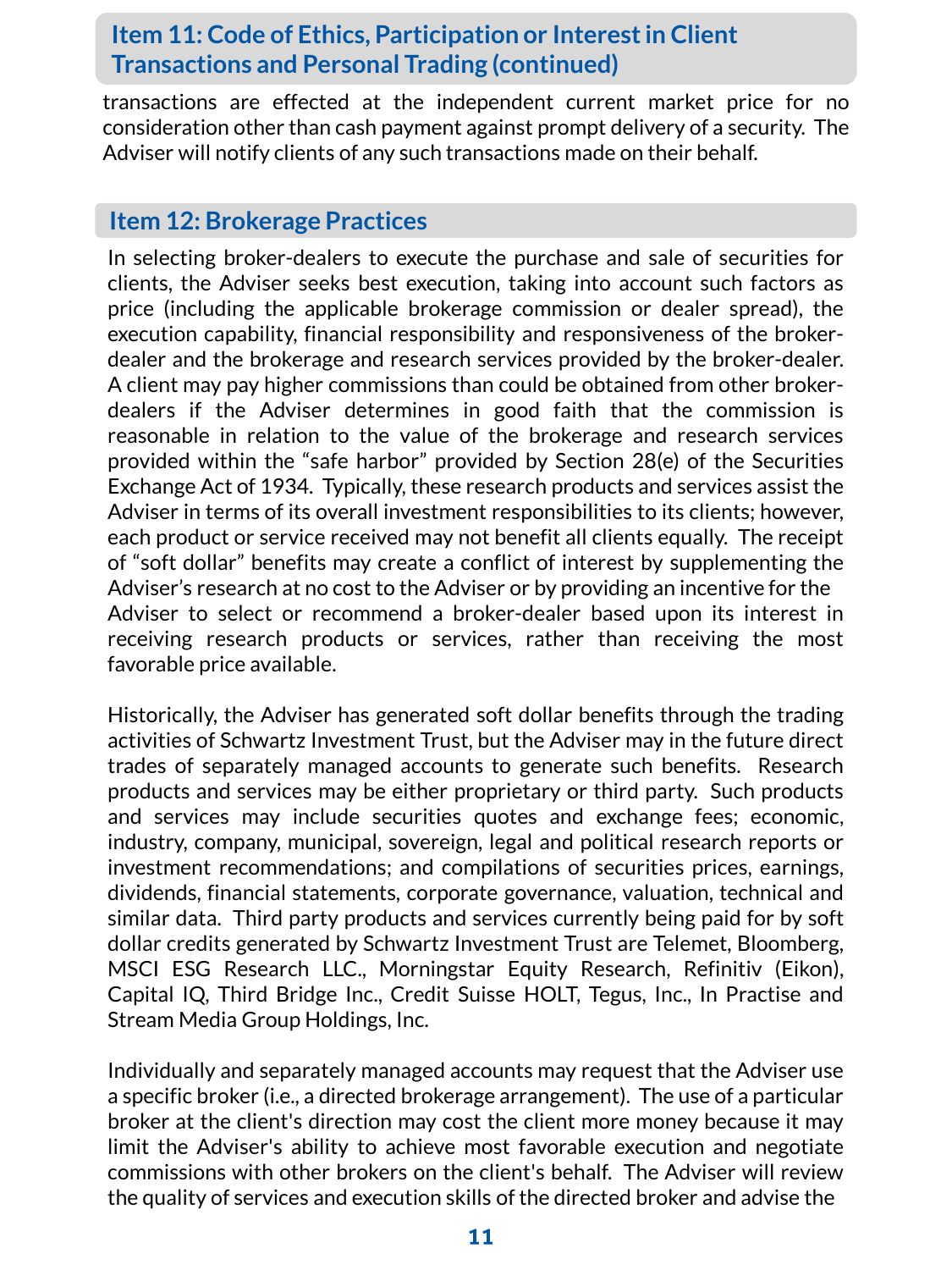#### **Item 12: Brokerage Practices (continued)**

client of any unsatisfactory results and may refuse to conduct business with that broker. A client with a directed brokerage arrangement may pay higher brokerage commissions because transaction costs may be higher. The Adviser may not be able to aggregate orders and the client may receive less favorable prices. In addition, clients with directed brokerage arrangements may not have the opportunity to participate in initial public offerings, which are typically allocated among clients on a pro rata basis.

The Adviser has adopted Trade Aggregation and Allocation Policy and Procedures that permit it to aggregate or "bunch" orders being placed for execution at the same time for accounts of two or more clients where it believes this action is consistent with its duty to seek best execution and in the best interests of clients. Each account that participates in an aggregated order will receive the same average share price for all transactions placed by the Adviser in that security at the same time on a given business day. The Adviser does not execute trades in a manner that gives preference to one account over any other account; additionally, the market conditions at the time an order is placed may result in obtaining more favorable or less favorable executions and/or net prices. Transactions will not be aggregated with respect to any client if the practice is prohibited by or inconsistent with that client's investment advisory agreement with the Adviser.

## **Item 13: Review of Accounts**

Individual accounts, model portfolio strategies and separately managed accounts are reviewed at least quarterly based upon the account's annual cycle and are evaluated in terms of account objectives and the Adviser's evolving economic and market outlook. During the review process, individual assets held in client accounts are reviewed and evaluated in terms of their ability to contribute to overall objectives. Additional reviews are triggered by any of the following: 1) changes in account investment objectives, 2) changes in the Adviser's investment outlook and 3) changes related to individual assets held in the client account. The reviews are conducted by the applicable Portfolio Manager responsible for the account, as well as by the Chairman and/or Chief Investment Officer.

Written asset statements are provided to individual and separately managed accounts quarterly. Such statements include a listing of the individual assets by category, the par value or number of shares held, the cost, current market value, and estimated annual income. From time to time, the Adviser provides reports to clients outlining its economic and investment outlook.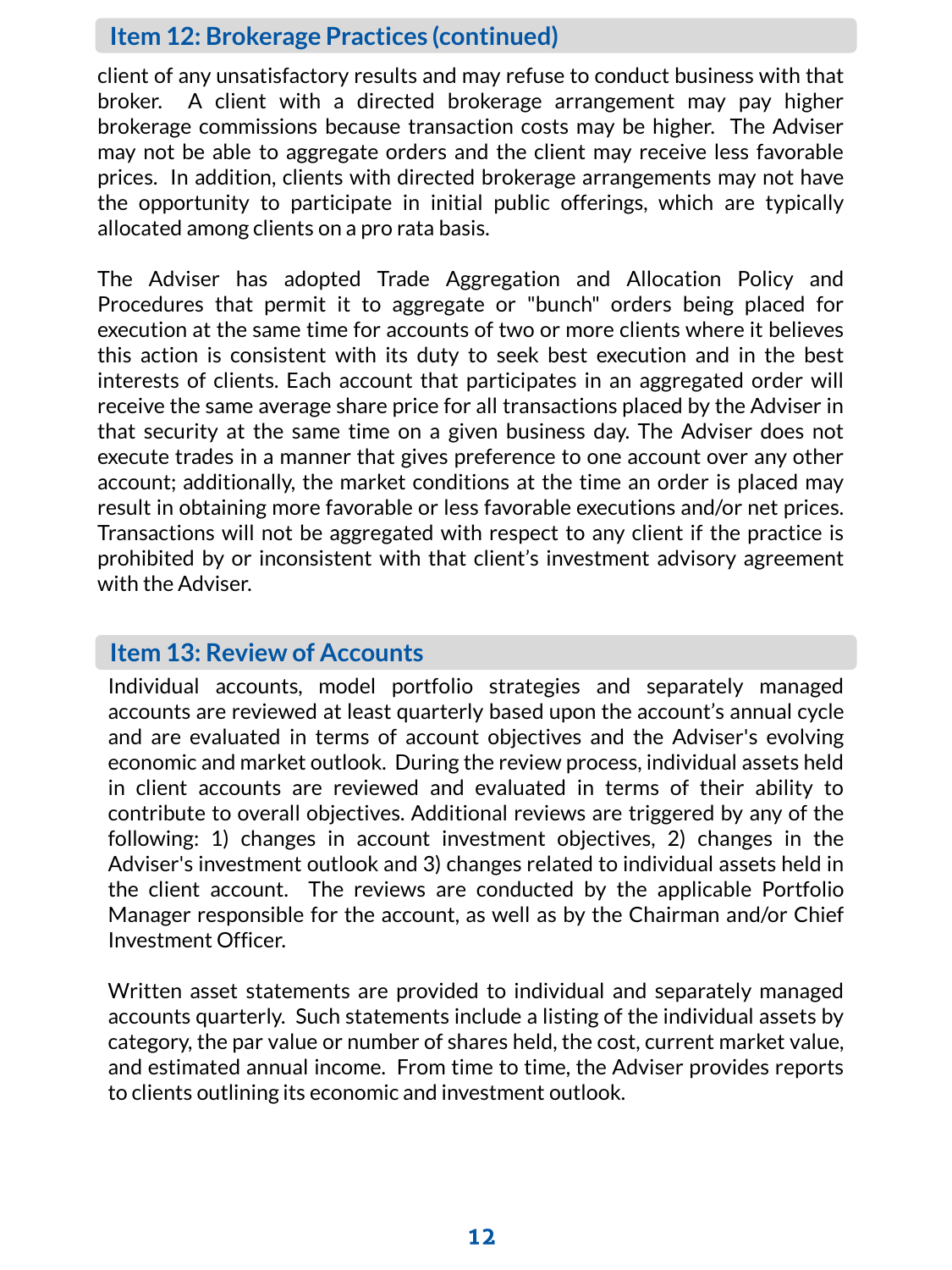### **Item 13: Review of Accounts (continued)**

Portfolios of Schwartz Investment Trust are generally reviewed weekly by the portfolio manager. A security may be sold when it appreciates and is no longer undervalued, when a company fails to achieve its expected results or when economic factors or competitive or other developments impair its intrinsic value or when it violates moral screens.

## **Item 14: Client Referrals and Other Compensation**

The Adviser does not receive an economic benefit from anyone other than clients for providing investment advice or other advisory services to its clients.

The Adviser and its related persons do not directly or indirectly compensate any person for client referrals.

#### **Item 15: Custody**

Rule 206(4)-2(c)(1) of the Investment Advisers Act provides that the Adviser is deemed to have custody of client funds and securities solely because the Adviser has been granted authority by some clients to withdraw advisory fees directly from client accounts. The Adviser and its employees do not take custody of client funds and securities or serve as custodian for any clients except to the extent that the authority to collect fees for investment advisory services provided to clients is deemed to constitute custody.

Securities and funds in client accounts are maintained with a qualified custodian and held in the client's name. Qualified custodians holding client assets are instructed to provide at least quarterly account statements to clients. Clients should carefully review those statements. Clients are urged to compare the account statements they receive from the qualified custodian with the account statements they receive from the Adviser.

### **Item 16: Investment Discretion**

The Adviser typically has discretionary authority pursuant to advisory agreements with clients, with full power to supervise and direct the investment of client accounts and to make and implement investment decisions, all without prior consultation with client, in accordance with such investment objectives and parameters as determined by the client or, in the case of the Funds of Schwartz Investment Trust, in accordance with the investment policies and limitations described in the Trust's prospectuses and statements of additional information.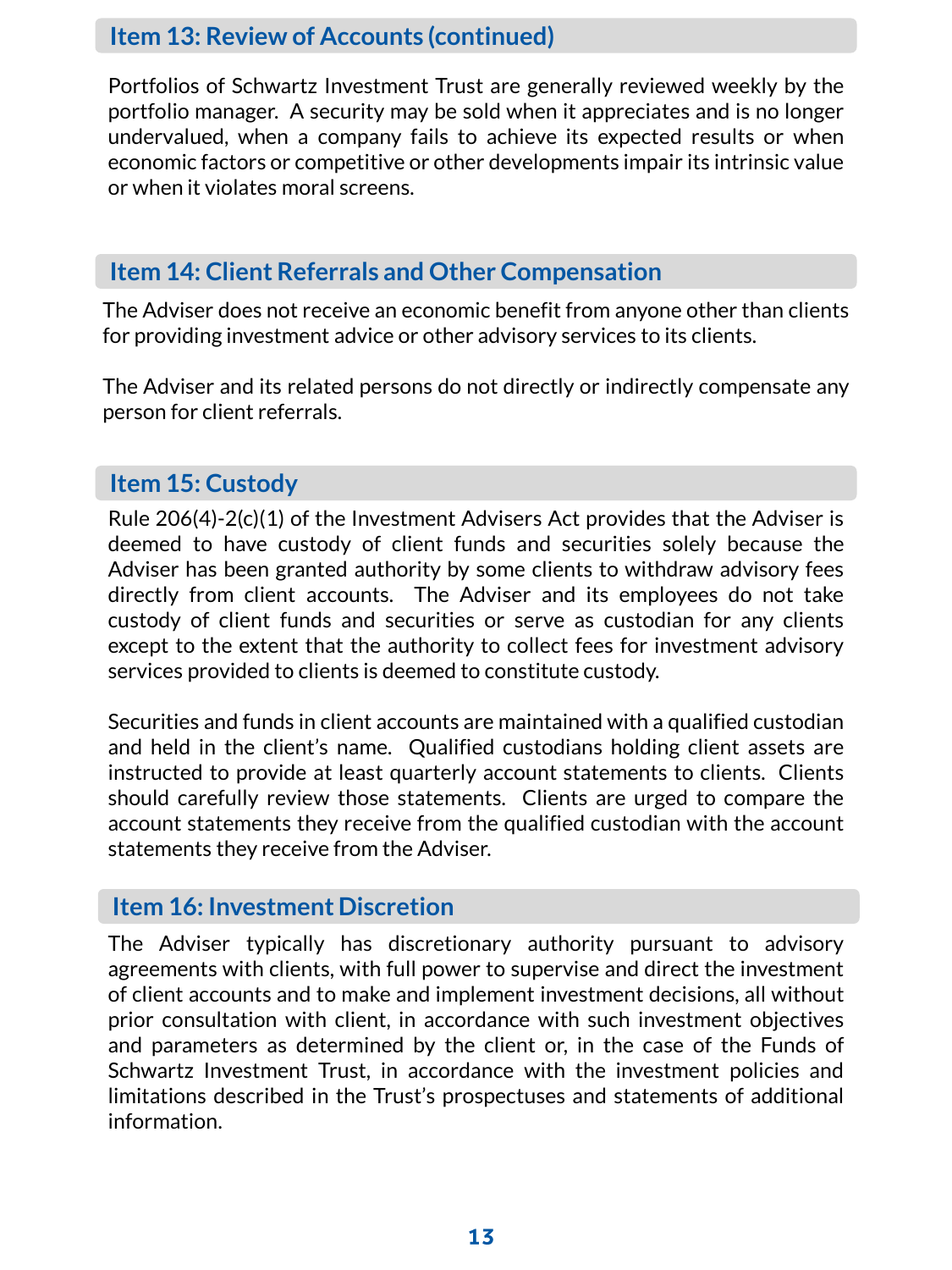# **Item 16: Investment Discretion (continued)**

Written asset statements are provided to individual and separately managed accounts quarterly. Such statements include a listing of the individual assets by category, the par value or number of shares held, the cost, current market value, and estimated annual income. From time to time, the Adviser provides reports to clients outlining its economic and investment outlook.

# **Item 17: Voting Client Securities**

The Adviser has accepted authority to vote securities for some clients. The Adviser will not be required to take any action or render any advice with respect to the voting of portfolio securities unless the Adviser has contractually agreed to do so. The Adviser has adopted proxy voting policies and procedures that describe how the Adviser intends to vote proxies on behalf of those clients for which it has accepted authority to vote. The proxy voting policies and procedures provide that the Adviser will vote proxies solely in the interests of clients and will not support the position of a company's management in any situation determined not to be in a client's best interests. The Adviser will resolve any conflict of interest in a way that will most benefit clients. If a conflict of interest is determined to be material (i.e., it has the potential to influence the Adviser's decision-making process), the conflict will be disclosed to the client. A copy of the Adviser's proxy voting policies and procedures will be provided to any prospective or current client upon request. Clients may obtain information regarding how their proxies were voted by calling 734-455-7777 or by writing to Schwartz Investment Counsel, Inc., 801 West Ann Arbor Trail, Suite 244, Plymouth, MI 48170.

## **Item 18: Financial Information**

Because the Adviser does not require or solicit prepayment of fees and does not have custody of client funds or securities, the Adviser is not required to respond to this item.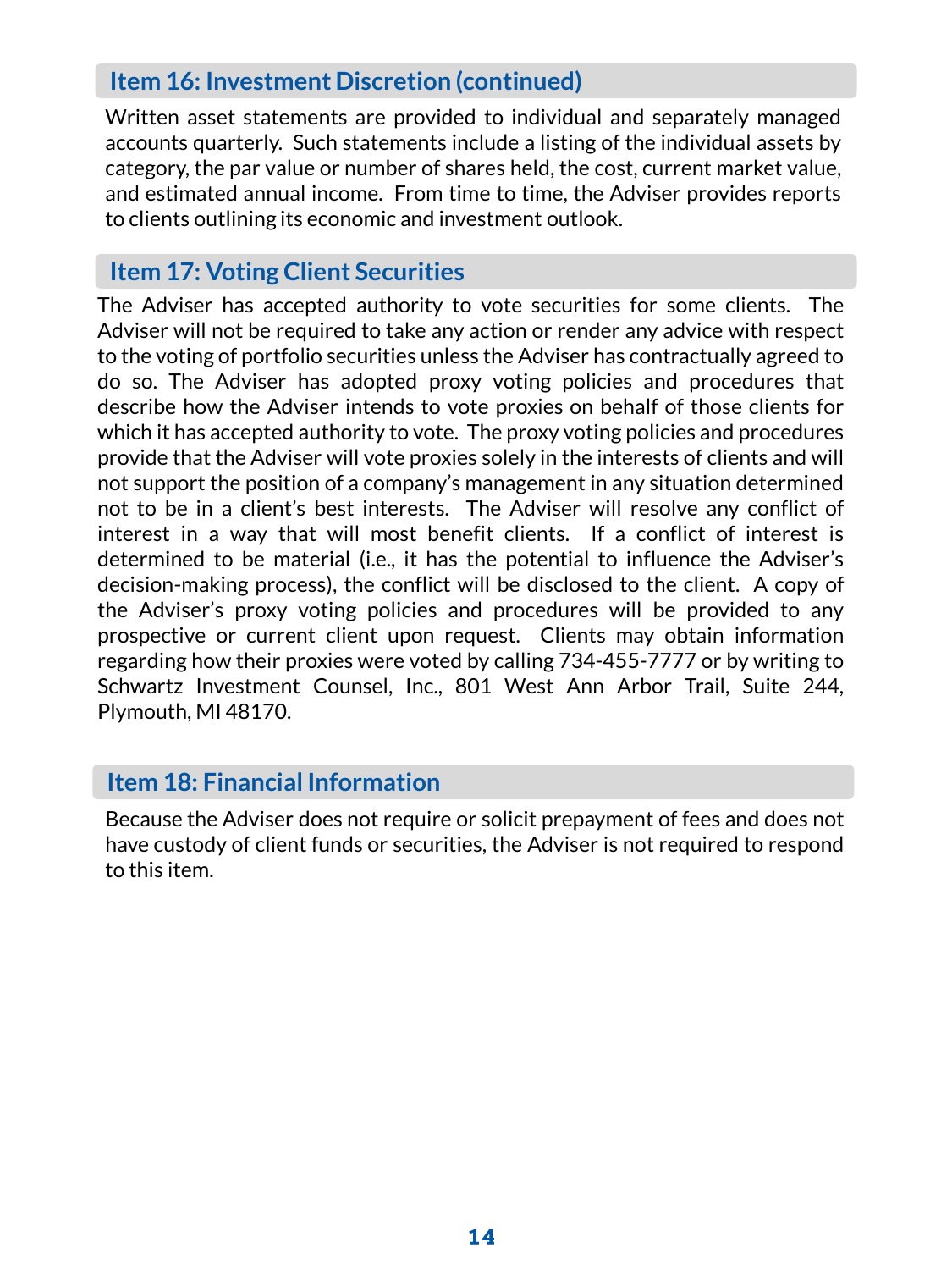**801 West Ann Arbor Trail, Suite 244 Plymouth, MI 48170**

# **Item 1: Cover Page for Part 2B of Form ADV**

**Brochure Supplement** As of May 2, 2022



**GEORGE P. SCHWARTZ, CFA CHAIRMAN & CHIEF** EXECUTIVE OFFICER

This brochure supplement provides information about George P. Schwartz that supplements the Schwartz Investment Counsel, Inc.'s brochure. You should have received a copy of that brochure. Please contact Cathy Stoner, Vice President and Chief Compliance Officer, if you did not receive Schwartz Investment Counsel, Inc.'s brochure or if you have any questions about the contents of this supplement.

Additional information about George P. Schwartz is available on the SEC's website at www.adviserinfo.sec.gov.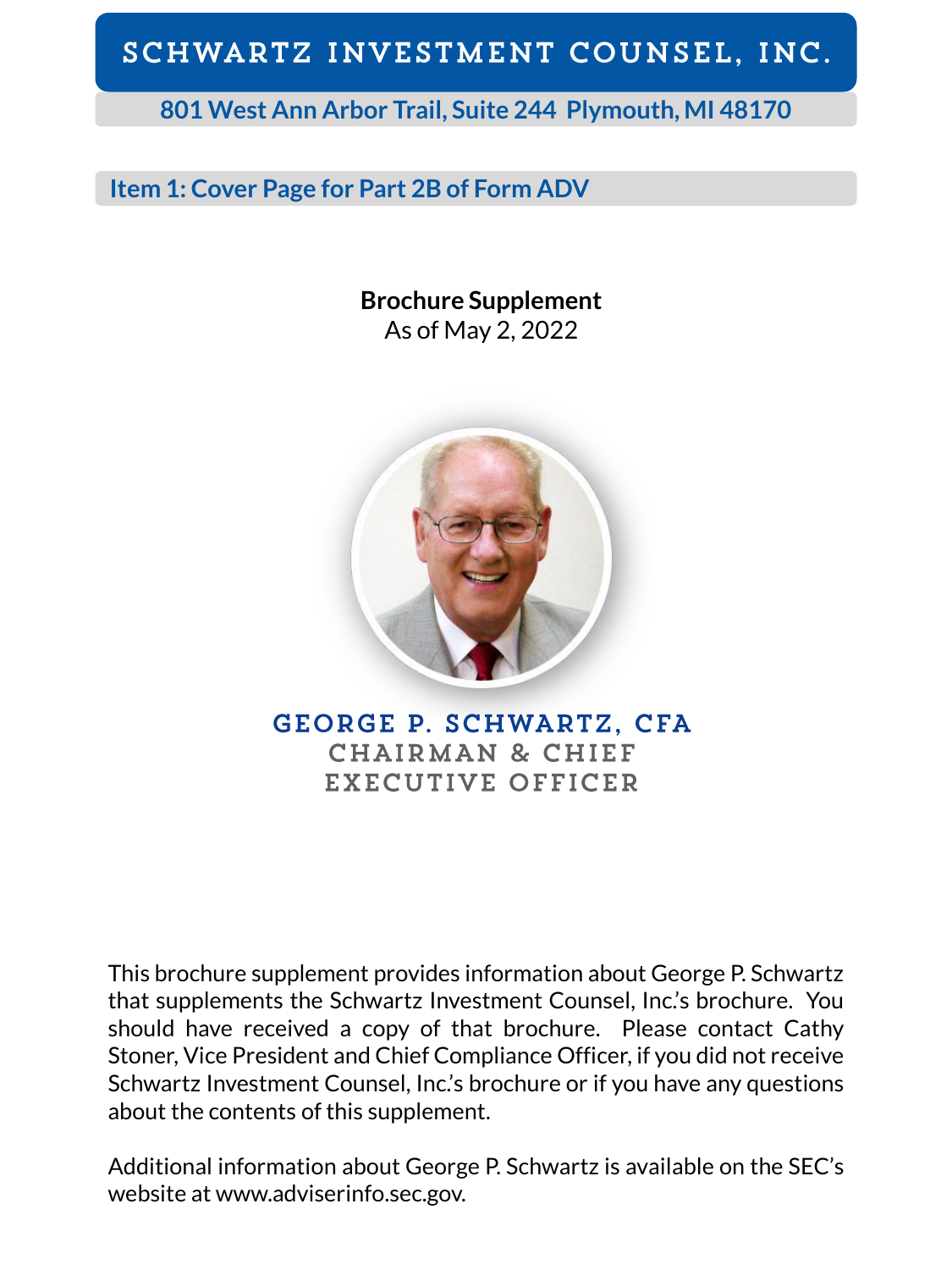George is Chairman and Chief Executive Officer with responsibility for the development and implementation of the corporate strategy for the Firm. He is co-portfolio manager of the Ave Maria Bond Fund, the Ave Maria Rising Dividend Fund, and the Schwartz Value Focused Fund. From 1967 to 1974, he was an investment research analyst and a partner with two New York Stock Exchange member firms. From 1974 to 1980, he was Vice President, Senior Investment Officer, and Chairman of the Investment Committee of the National Bank and Trust of Ann Arbor. In 1980, George founded Schwartz Investment Counsel, Inc.

He has a Bachelor of Science degree in Finance from the University of Detroit, is a Chartered Financial Analyst (CFA) charterholder, and a Chartered Investment Counselor (CIC). He is a member of the CFA Society of Detroit, the Economic Club of Detroit, and the CFA Institute.

The CFA Program is a graduate-level self-study program that combines a broad-based curriculum of investment principles with professional conduct requirements. It is designed to prepare one for a wide range of investment specialties that apply in every market all over the world. To earn a CFA charter, one must pass three exams (Levels I, II, III). Most candidates use an assigned curriculum to prepare for exams. If one passes all three exams and meets the professional and ethical requirements, one can become a regular member of CFA Institute, or "charterholder." To obtain the CIC designation, one must first have successfully become a CFA charterholder, then be employed be a member of the Investment Adviser Association (IAA) and have five years of related work experience. Designation implies that adviser has significant experience with investment counseling and portfolio management, and that the adviser is held to a higher set of ethical standards.

#### **Item 3: Disciplinary Information**

There are no legal or disciplinary events to disclose.

#### **Item 4: Other Business**

Not applicable.

### **Item 5: Additional Compensation**

Not applicable.

#### **Item 6: Supervision**

George is the Chairman and Chief Executive Officer of the Firm. He is bound by the Firm's Code of Ethics as well as the policies and procedures of the Firm's compliance manual. On-going monitoring of compliance with such policies and procedures are performed by the Chief Compliance Officer, Cathy Stoner. Please contact Cathy Stoner should you have any questions about George's brochure supplement at (734) 455-7777.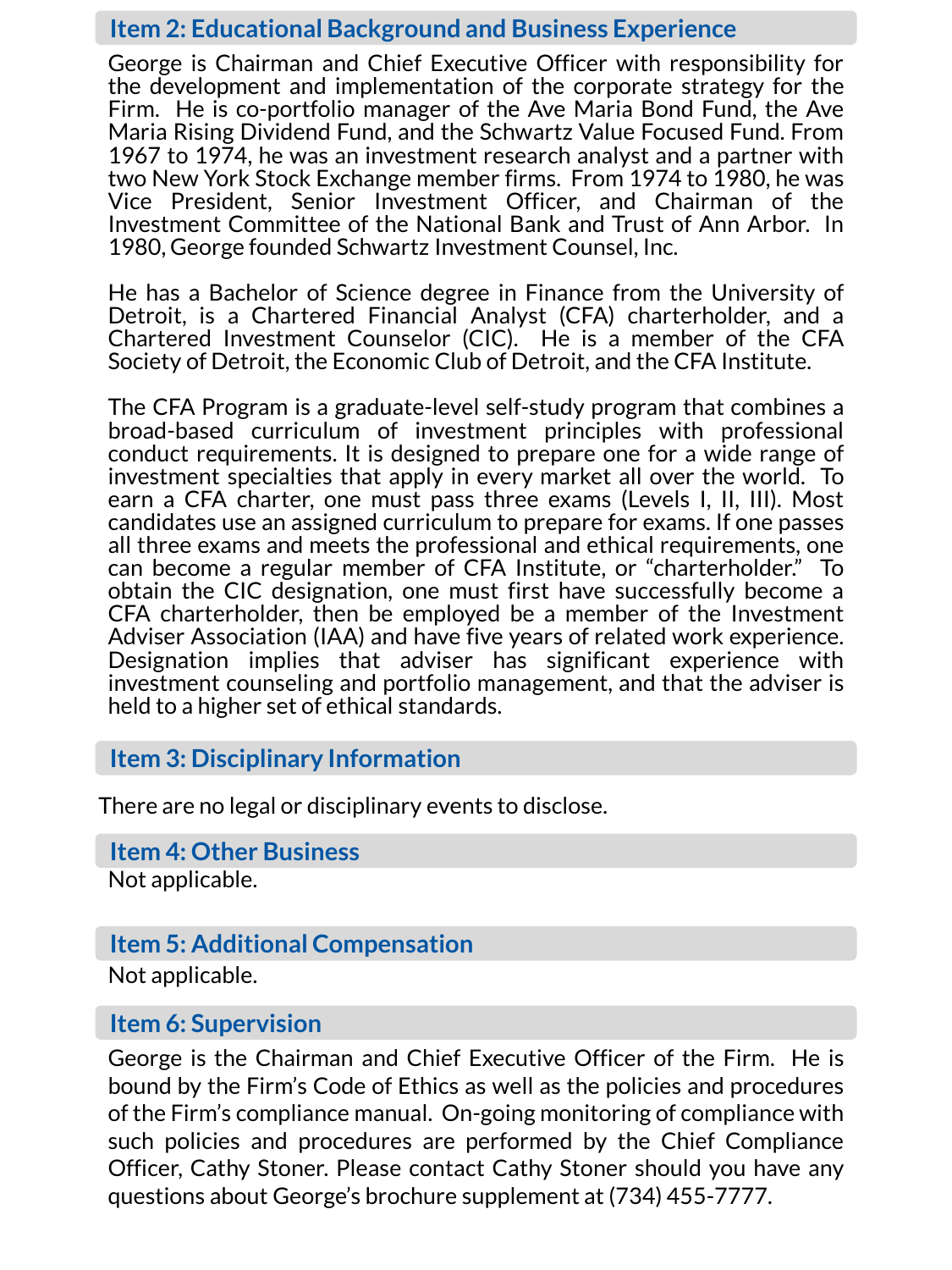## **801 West Ann Arbor Trail, Suite 244 Plymouth, MI 48170**

### **Item 1: Cover Page for Part 2B of Form ADV**

**Brochure Supplement** As of May 2, 2022



TIMOTHY S. SCHWARTZ, CFA PRESIDENT & CHIEF INVESTMENT OFFICER

This brochure supplement provides information about Timothy S. Schwartz that supplements the Schwartz Investment Counsel, Inc.'s brochure. You should have received a copy of that brochure. Please contact Cathy Stoner, Vice President and Chief Compliance Officer, if you did not receive Schwartz Investment Counsel, Inc.'s brochure or if you have any questions about the contents of this supplement.

Additional information about Timothy S. Schwartz is available on the SEC's website at www.adviserinfo.sec.gov.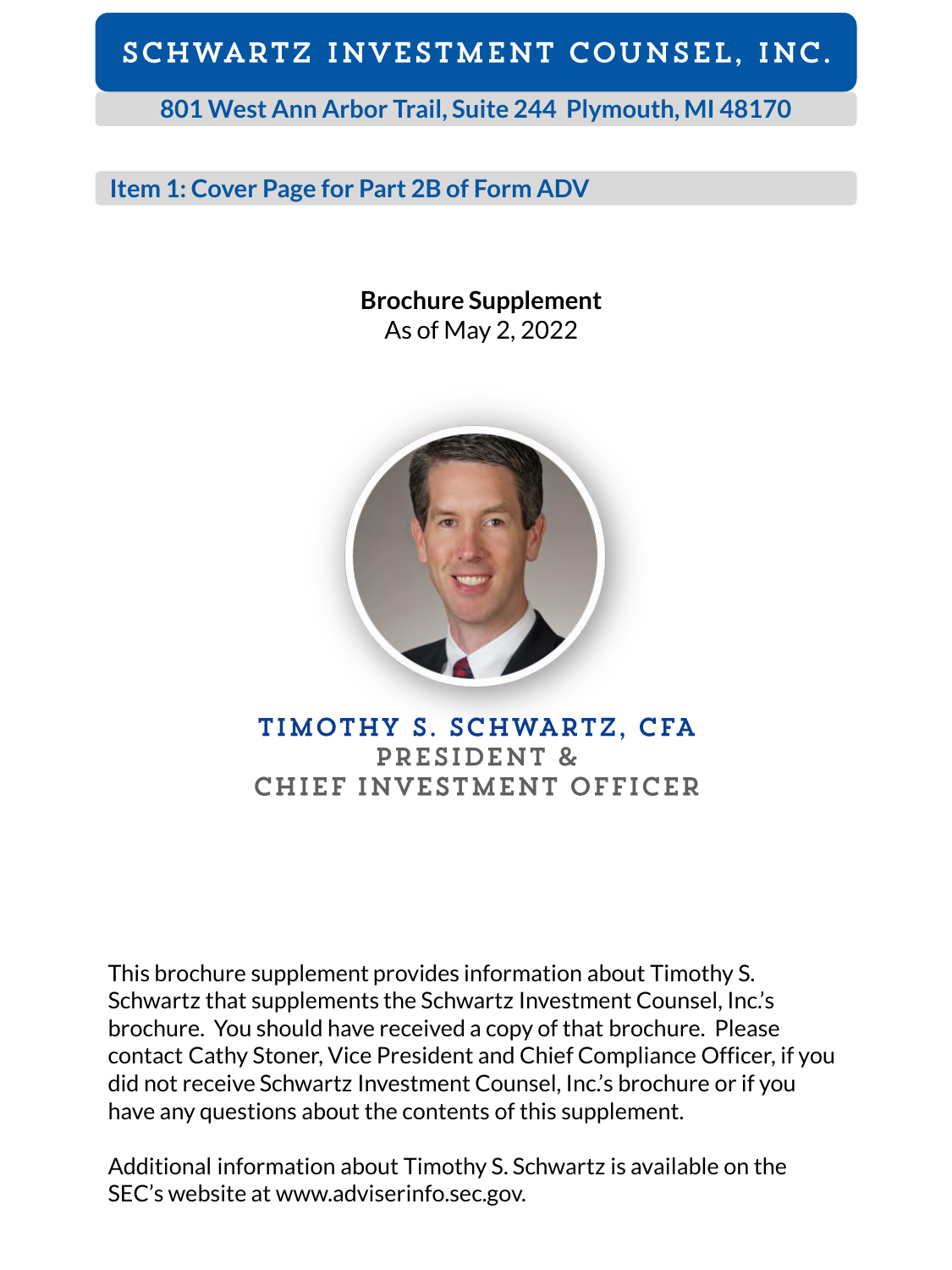Tim is President and Chief Investment Officer of Schwartz Investment Counsel, Inc. He is also lead portfolio manager of the Ave Maria Value Fund and the Schwartz Value Focused Fund. Tim joined Schwartz Investment Counsel, Inc. in 1998, and prior thereto worked as a research analyst in the commercial loan departments of Fifth Third Bank and Comerica Bank.

Tim has a Bachelor of Science degree in Finance from Fairfield University and a Master of Business Administration degree from Walsh College. He is a Chartered Financial Analyst (CFA) charterholder and a member of the CFA Society of Naples and the CFA Institute.

The CFA Program is a graduate-level self-study program that combines a broad-based curriculum of investment principles with professional conduct requirements. It is designed to prepare one for a wide range of investment specialties that apply in every market all over the world.

To earn a CFA charter, one must pass three exams (Levels I, II, III). Most candidates use an assigned curriculum to prepare for exams. If one passes all three exams and meets the professional and ethical requirements, one can become a regular member of CFA Institute, or "charterholder."

### **Item 3: Disciplinary Information**

There are no legal or disciplinary events to disclose.

### **Item 4: Other Business**

Not applicable.

## **Item 5: Additional Compensation**

Not applicable.

### **Item 6: Supervision**

George Schwartz, Chairman and Chief Executive Officer, supervises and monitors Tim's activities on a regular basis. George oversees any communications that Tim provides to the Firm's clients. Tim is bound by the Firm's Code of Ethics as well as the policies and procedures of the Firm's compliance manual. On-going monitoring of compliance with such policies and procedures are performed by the Chief Compliance Officer, Cathy Stoner. Please contact Cathy Stoner should you have any questions about Tim's brochure supplement at (734) 455-7777.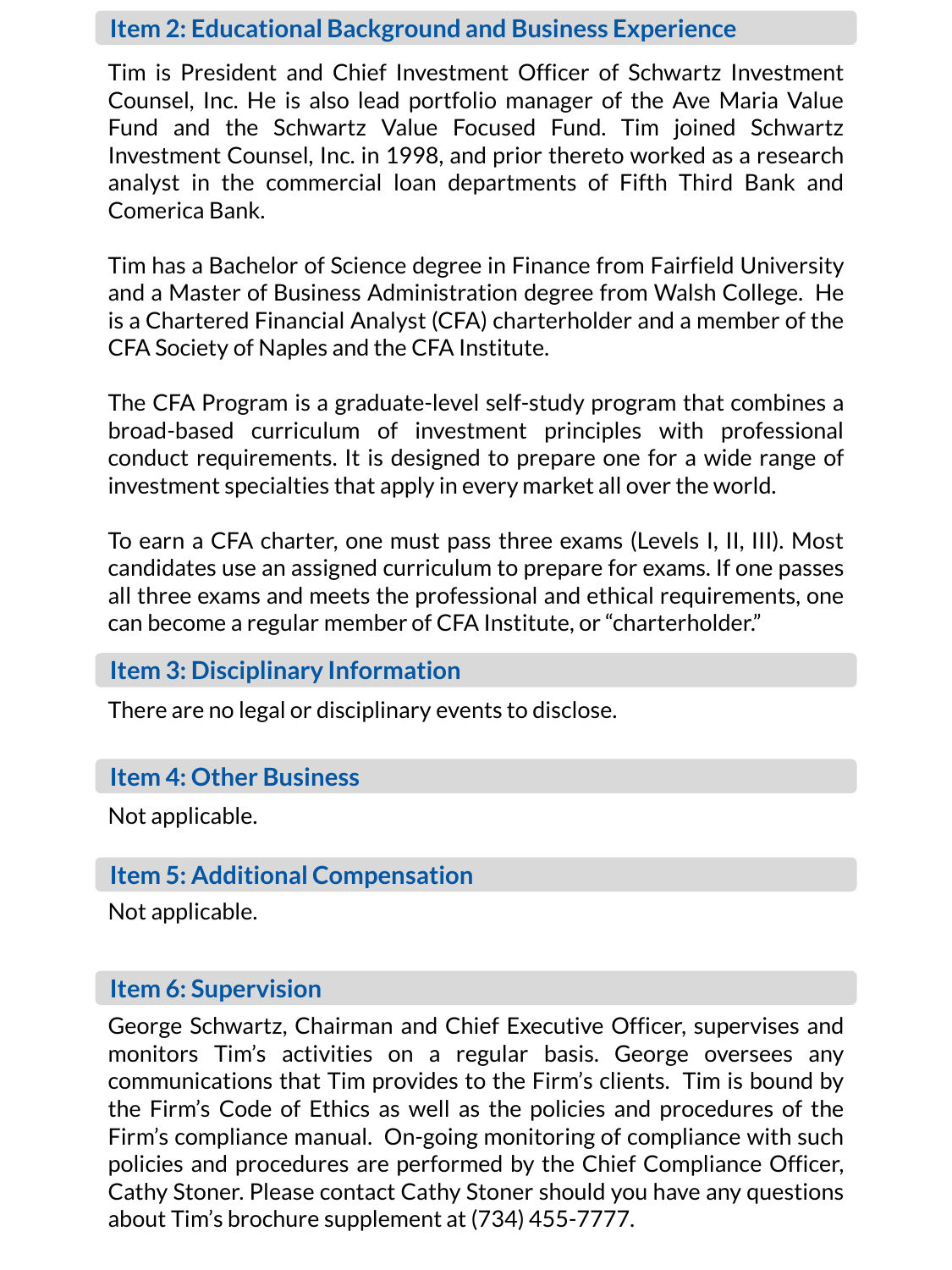**801 West Ann Arbor Trail, Suite 244 Plymouth, MI 48170**

## **Item 1: Cover Page for Part 2B of Form ADV**

**Brochure Supplement** As of May 2, 2022



ADAM P. GAGLIO, CFA VICE PRESIDENT & PORTFOLIO MANAGER

This brochure supplement provides information about Adam P. Gaglio that supplements the Schwartz Investment Counsel, Inc.'s brochure. You should have received a copy of that brochure. Please contact Cathy Stoner, Vice President and Chief Compliance Officer, if you did not receive Schwartz Investment Counsel, Inc.'s brochure or if you have any questions about the contents of this supplement.

Additional information about Adam P. Gaglio is available on the SEC's website at www.adviserinfo.sec.gov.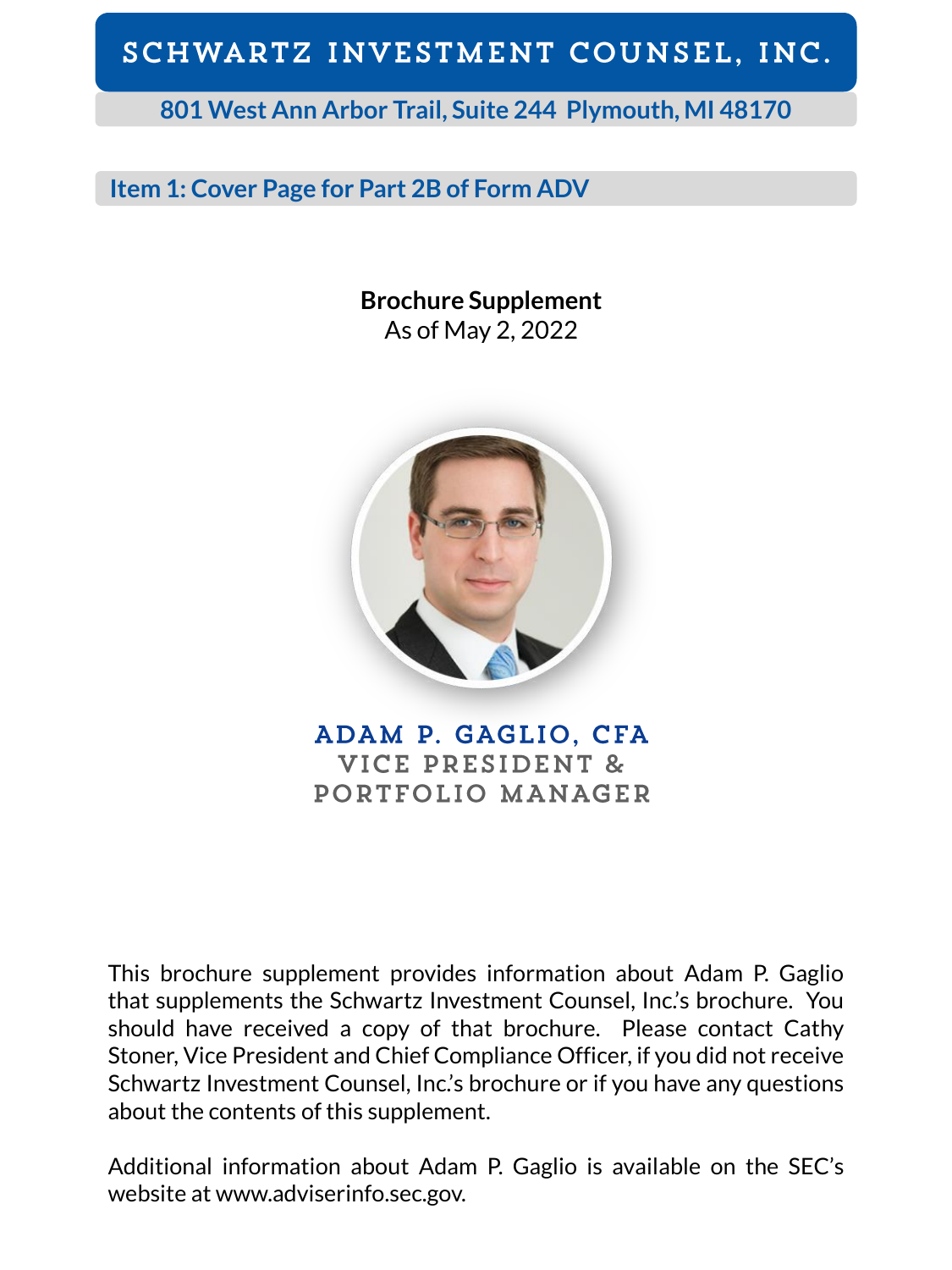Adam is Vice President of Schwartz Investment Counsel, Inc. He is also lead manager of the Ave Maria Growth Fund and co-manager of the Ave Maria Focused Fund. Prior to joining the Firm in 2013, Adam was an actuarial analyst at Towers Watson.

Adam has a Bachelor of Science degree in Math from the University of Michigan. He is a CFA® charterholder.

The CFA Program is a graduate-level self-study program that combines a broad-based curriculum of investment principles with professional conduct requirements. It is designed to prepare one for a wide range of investment specialties that apply in every market all over the world.

To earn a CFA charter, one must pass three exams (Levels I, II, III). Most candidates use an assigned curriculum to prepare for exams. If one passes all three exams and meets the professional and ethical requirements, one can become a regular member of CFA Institute, or "charterholder."

### **Item 3: Disciplinary Information**

There are no legal or disciplinary events to disclose.

#### **Item 4: Other Business**

Not applicable.

### **Item 5: Additional Compensation**

Not applicable.

#### **Item 6: Supervision**

Timothy Schwartz, President and Chief Investment Officer, supervises and monitors Adam's activities on a regular basis. Timothy oversees any communications that Adam provides to the Firm's clients. Adam is bound by the Firm's Code of Ethics as well as the policies and procedures of the Firm's compliance manual. On-going monitoring of compliance with such policies and procedures are performed by the Chief Compliance Officer, Cathy Stoner. Please contact Cathy Stoner should you have any questions about Adam's brochure supplement at (734) 455-7777.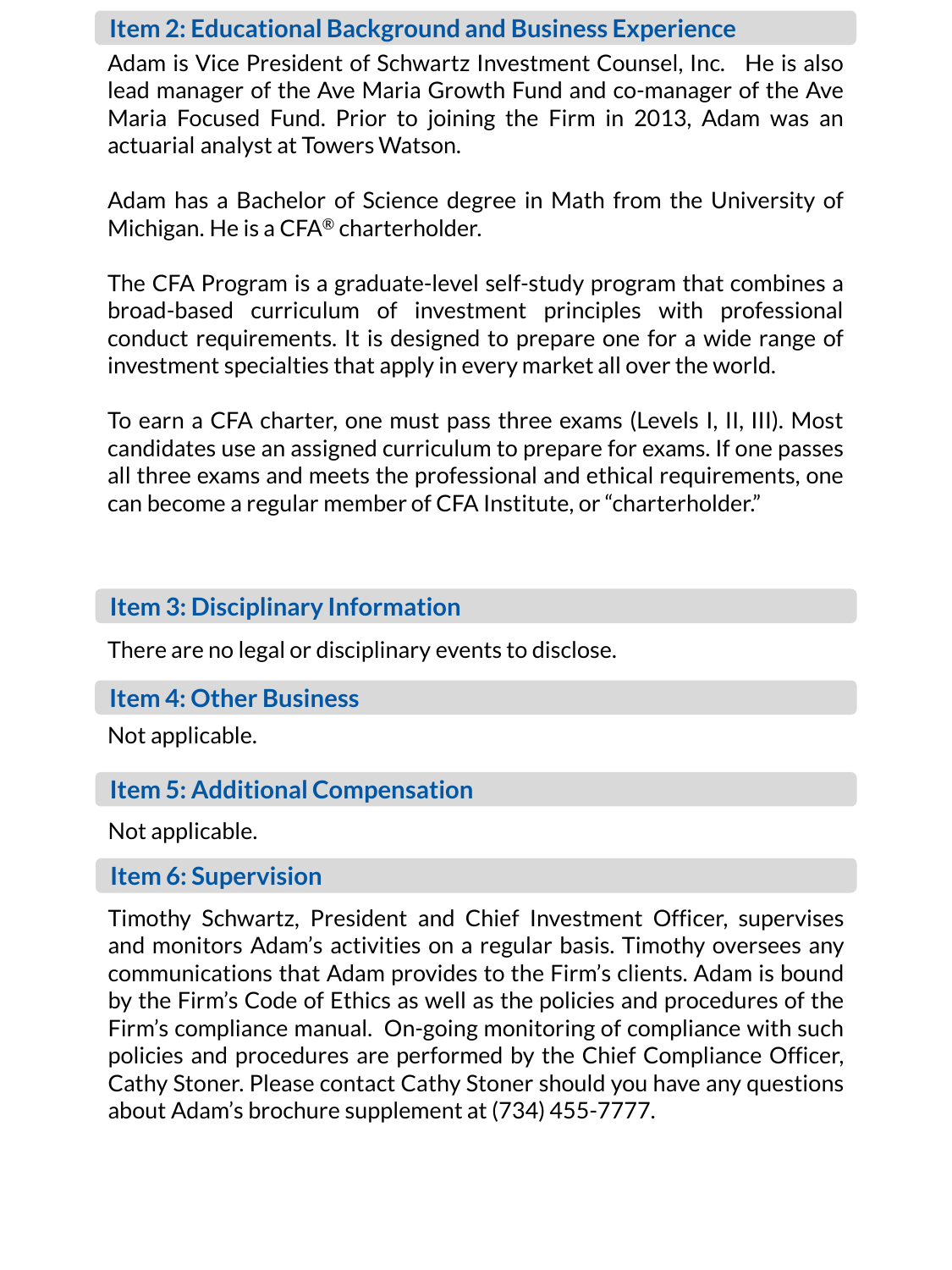**801 West Ann Arbor Trail, Suite 244 Plymouth, MI 48170**

## **Item 1: Cover Page for Part 2B of Form ADV**

**Brochure Supplement** As of May 2, 2022



CHADD M. GARCIA, CFA VICE PRESIDENT & PORTFOLIO MANAGER

This brochure supplement provides information about Chadd M. Garcia that supplements the Schwartz Investment Counsel, Inc.'s brochure. You should have received a copy of that brochure. Please contact Cathy Stoner, Vice President and Chief Compliance Officer, if you did not receive Schwartz Investment Counsel, Inc.'s brochure or if you have any questions about the contents of this supplement.

Additional information about Chadd M Garcia is available on the SEC's website at www.adviserinfo.sec.gov.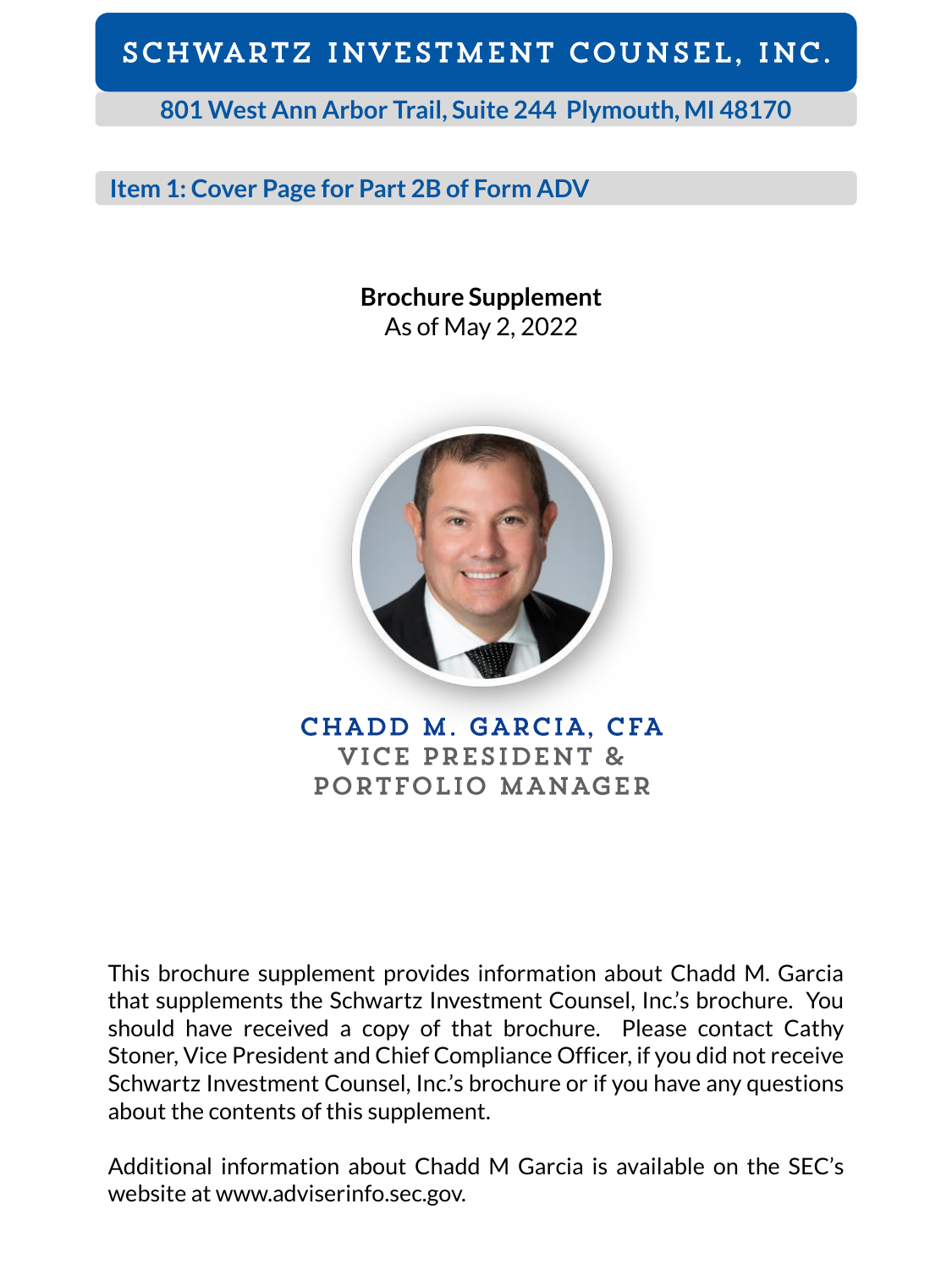Chadd is Vice President of Schwartz Investment Counsel, Inc. He is also lead manager of the Ave Maria Focused Fund and co-portfolio manager of the Ave Maria Growth Fund. He is also responsible for equity research functions for the Firm. Previously, Chadd analyzed public equities as a Managing Director at SQ Advisors. Prior thereto Chadd worked in private equity as a Managing Director at Gulf Coast Capital Partners and as Vice President at Comvest Partners. Before his work in private equity, Chadd was an Associate in the mergers and acquisitions group at CIBC World Markets. Prior to working in finance, Chadd held operational roles at Diageo and Cargill.

Chadd has a Bachelor of Science degree in Agricultural Resource and Economics and a minor in Finance from The University of Arizona. He also has a Master of Business Administration degree from Harvard University. He is a board member and CFO of The Rising Farmworker Dream Fund and is a Knight in the Sovereign Military Order of Malta. He is a CFA® charterholder.

The CFA Program is a graduate-level self-study program that combines a broad-based curriculum of investment principles with professional conduct requirements. It is designed to prepare one for a wide range of investment specialties that apply in every market all over the world.

To earn a CFA charter, one must pass three exams (Levels I, II, III). Most candidates use an assigned curriculum to prepare for exams. If one passes all three exams and meets the professional and ethical requirements, one can become a regular member of CFA Institute, or "charterholder."

### **Item 3: Disciplinary Information**

There are no legal or disciplinary events to disclose.

### **Item 4: Other Business**

Not applicable.

### **Item 5: Additional Compensation**

Not applicable.

### **Item 6: Supervision**

Timothy Schwartz, President and Chief Investment Officer, supervises and monitors Chadd's activities on a regular basis. Timothy oversees any communications that Chadd provides to the Firm's clients. Chadd is bound by the Firm's Code of Ethics as well as the policies and procedures of the Firm's compliance manual. On-going monitoring of compliance with such policies and procedures are performed by the Chief Compliance Officer, Cathy Stoner. Please contact Cathy Stoner should you have any questions about Chadd's brochure supplement at (734) 455-7777.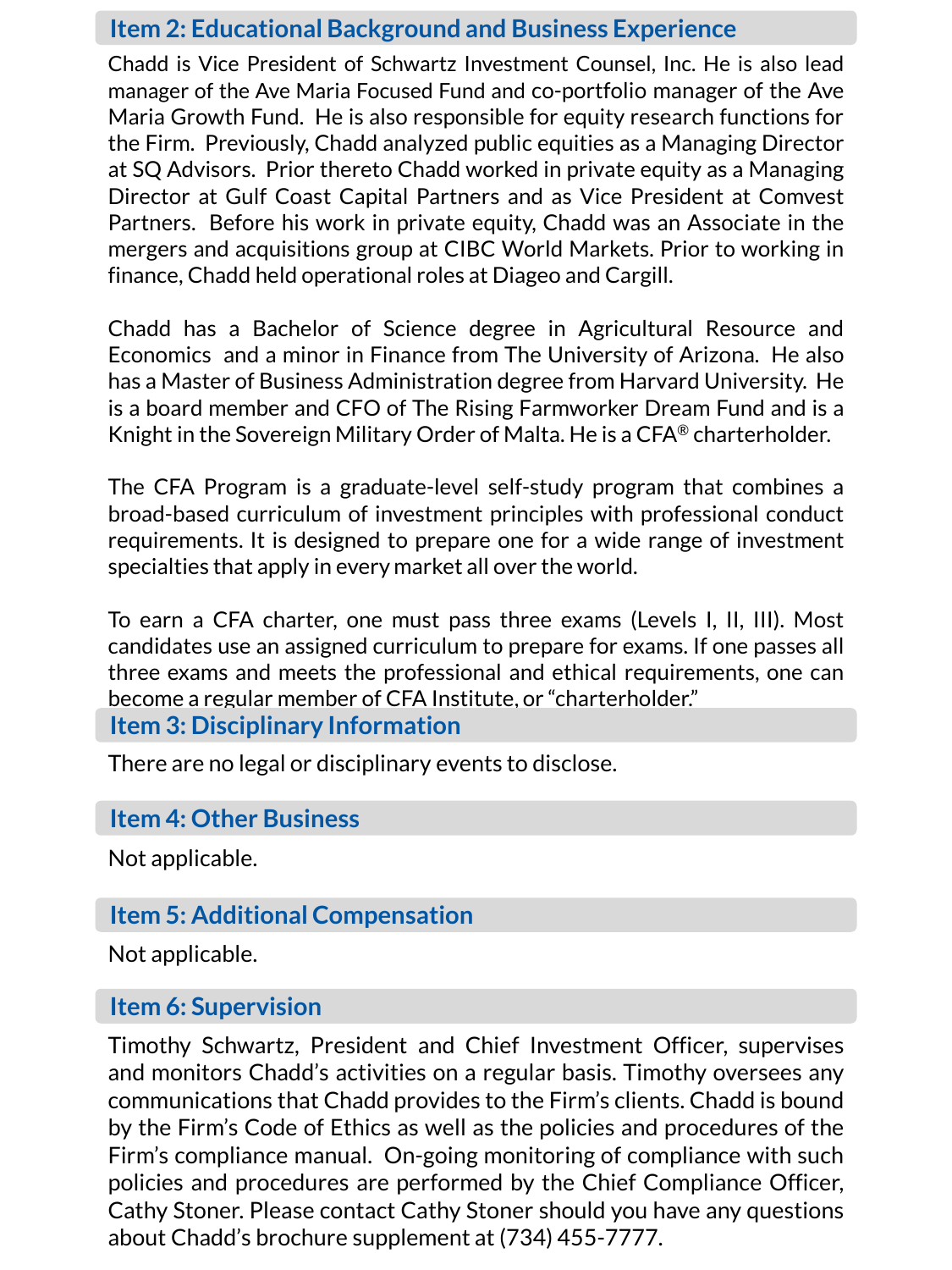**801 West Ann Arbor Trail, Suite 244 Plymouth, MI 48170**

## **Item 1: Cover Page for Part 2B of Form ADV**

**Brochure Supplement** As of May 2, 2022



**BRANDON S. SCHEITLER** VICE PRESIDENT & PORTFOLIO MANAGER

This brochure supplement provides information about Brandon S. Scheitler that supplements the Schwartz Investment Counsel, Inc.'s brochure. You should have received a copy of that brochure. Please contact Cathy Stoner, Vice President and Chief Compliance Officer, if you did not receive Schwartz Investment Counsel, Inc.'s brochure or if you have any questions about the contents of this supplement.

Additional information about Brandon S. Scheitler is available on the SEC's website at www.adviserinfo.sec.gov.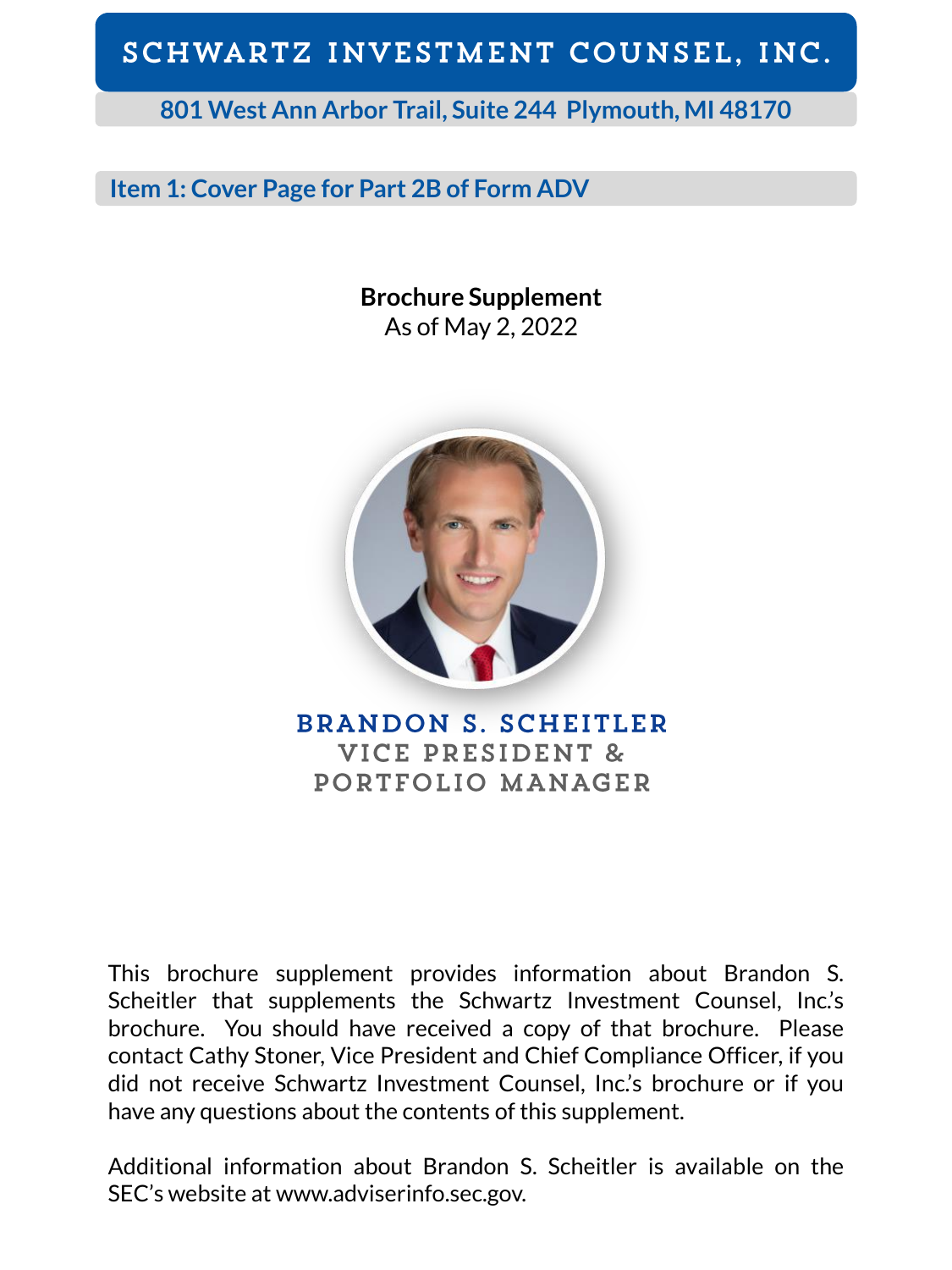Brandon is Vice President of Schwartz Investment Counsel, Inc. He is lead portfolio manager manager of the Ave Maria Bond Fund and co-manager of the Ave Maria Rising Dividend Fund. He is also a research analyst responsible for equity and fixed income research functions for the Firm. Prior to joining the Firm in 2007, Brandon worked for Waddell & Reed and Merrill Lynch.

Brandon has a Bachelor of Business Administration degree in Finance and a Master of Business Administration from Walsh College.

## **Item 3: Disciplinary Information**

There are no legal or disciplinary events to disclose.

**Item 4: Other Business**

Not applicable.

# **Item 5: Additional Compensation**

Not applicable.

## **Item 6: Supervision**

George Schwartz, Chairman and Chief Executive Officer, supervises and monitors Brandon's activities on a regular basis. George oversees any communications that Brandon provides to the Firm's clients. Brandon is bound by the Firm's Code of Ethics as well as the policies and procedures of the Firm's compliance manual. On-going monitoring of compliance with such policies and procedures are performed by the Chief Compliance Officer, Cathy Stoner. Please contact Cathy Stoner should you have any questions about Brandon's brochure supplement at (734) 455-7777.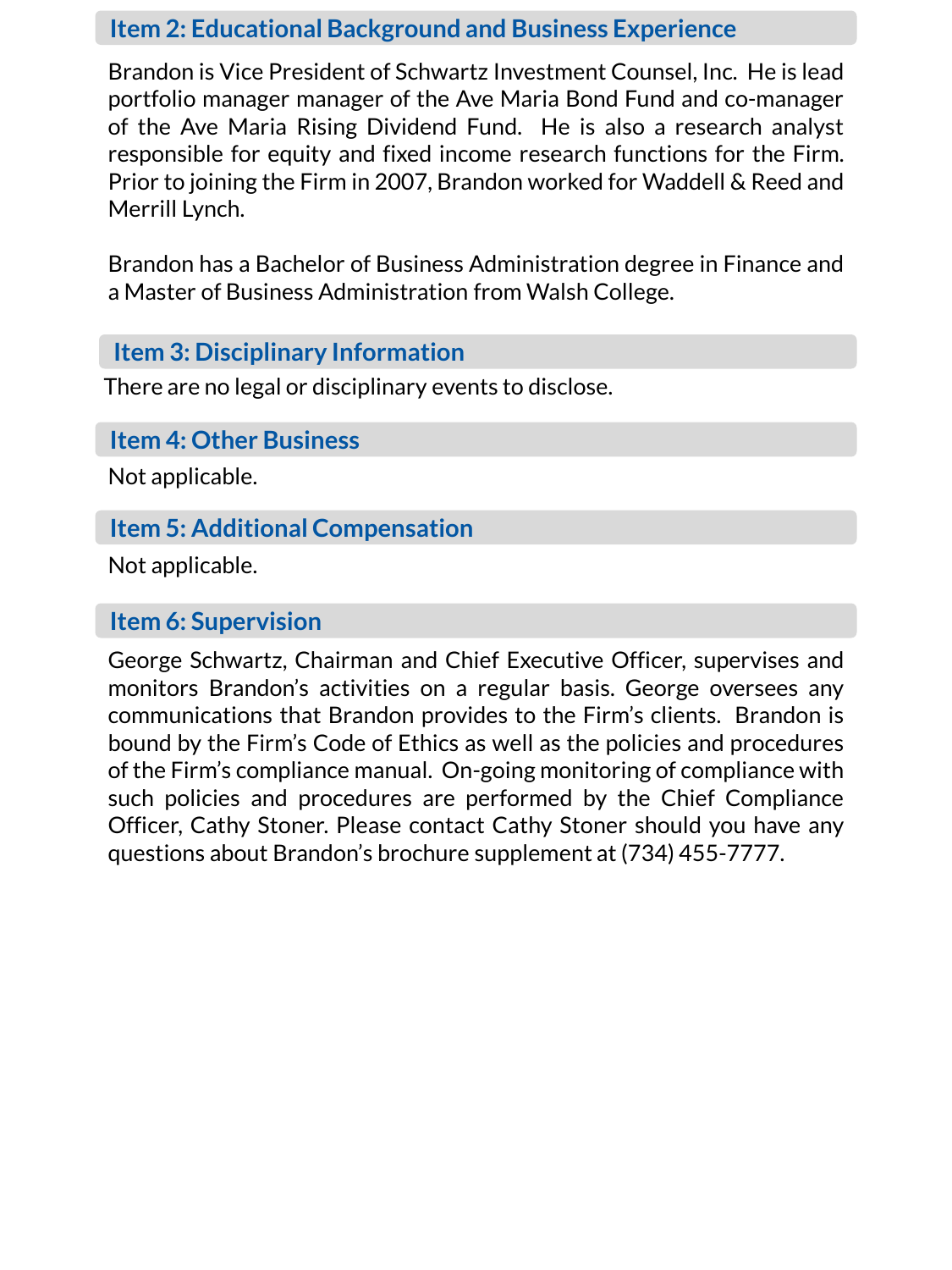**801 West Ann Arbor Trail, Suite 244 Plymouth, MI 48170**

## **Item 1: Cover Page for Part 2B of Form ADV**

**Brochure Supplement** As of May 2, 2022



RYAN M. KUYAWA, CFA PORTFOLIO MANAGER & **HEAD TRADER** 

This brochure supplement provides information about Ryan M. Kuyawa that supplements the Schwartz Investment Counsel, Inc.'s brochure. You should have received a copy of that brochure. Please contact Cathy Stoner, Vice President and Chief Compliance Officer, if you did not receive Schwartz Investment Counsel, Inc.'s brochure or if you have any questions about the contents of this supplement.

Additional information about Ryan M. Kuyawa is available on the SEC's website at www.adviserinfo.sec.gov.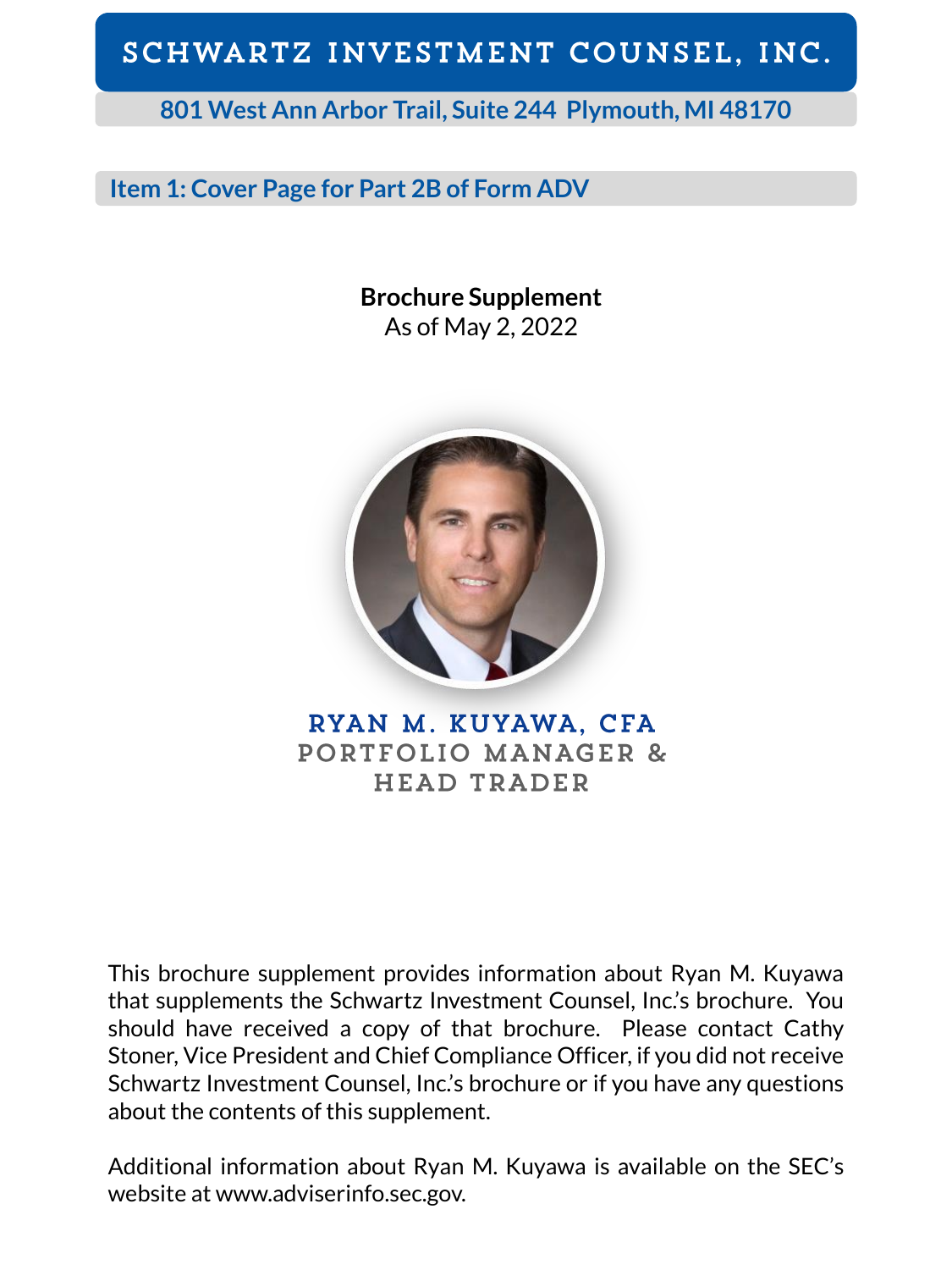Ryan is co-manager of the Ave Maria Value Fund and a Senior Research Analyst responsible for equity research functions for the Firm. He is also responsible for the equity trading functions of the mutual funds. Previously, Ryan was a research analyst and portfolio manager for Grey Value Management. Prior to Grey Value Management, Ryan was a portfolio manager for Cypress Trust Company. He began his career in the finance industry in 2001 with Fidelity Federal Bank & Trust as a credit analyst.

Ryan earned a bachelor's degree in Business Administration from the University of Michigan-Flint. He is a Chartered Financial Analyst (CFA®).

### **Item 3: Disciplinary Information**

There are no legal or disciplinary events to disclose.

#### **Item 4: Other Business**

Not applicable.

## **Item 5: Additional Compensation**

Not applicable.

#### **Item 6: Supervision**

Timothy Schwartz, President and Chief Investment Officer, supervises and monitors Ryan's activities on a regular basis. Timothy oversees any communications that Ryan provides to the Firm's clients. Ryan is bound by the Firm's Code of Ethics as well as the policies and procedures of the Firm's compliance manual. On-going monitoring of compliance with such policies and procedures are performed by the Chief Compliance Officer, Cathy Stoner. Please contact Cathy Stoner should you have any questions about Ryan's brochure supplement at (734) 455-7777.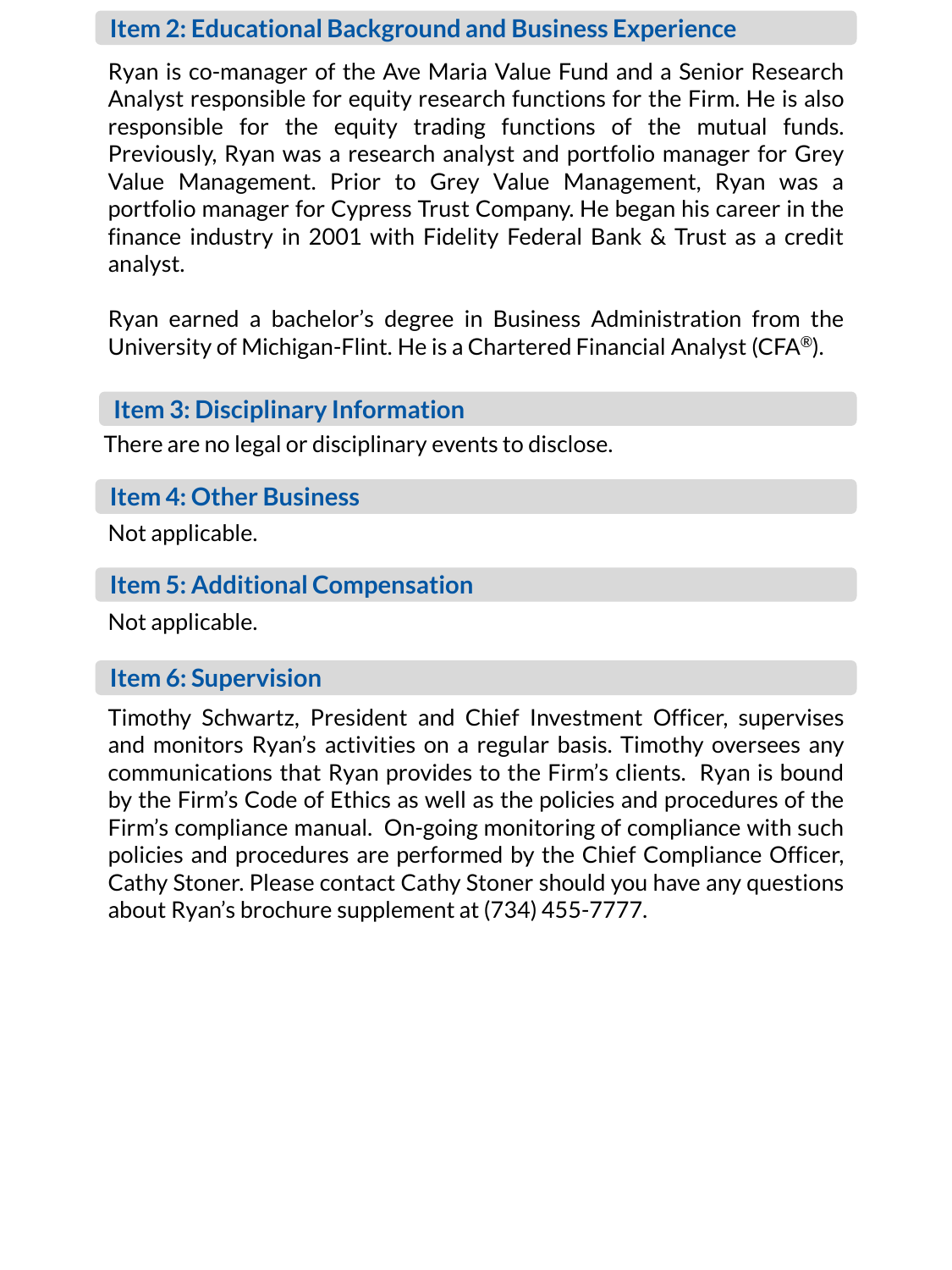**801 West Ann Arbor Trail, Suite 244 Plymouth, MI 48170**

## **Item 1: Cover Page for Part 2B of Form ADV**

**Brochure Supplement** As of May 2, 2022



## ANTHONY W. GENNARO, CFA, CPA PORTFOLIO MANAGER

This brochure supplement provides information about Anthony W. Gennaro that supplements the Schwartz Investment Counsel, Inc.'s brochure. You should have received a copy of that brochure. Please contact Cathy Stoner, Vice President and Chief Compliance Officer, if you did not receive Schwartz Investment Counsel, Inc.'s brochure or if you have any questions about the contents of this supplement.

Additional information about Anthony W. Gennaro is available on the SEC's website at www.adviserinfo.sec.gov.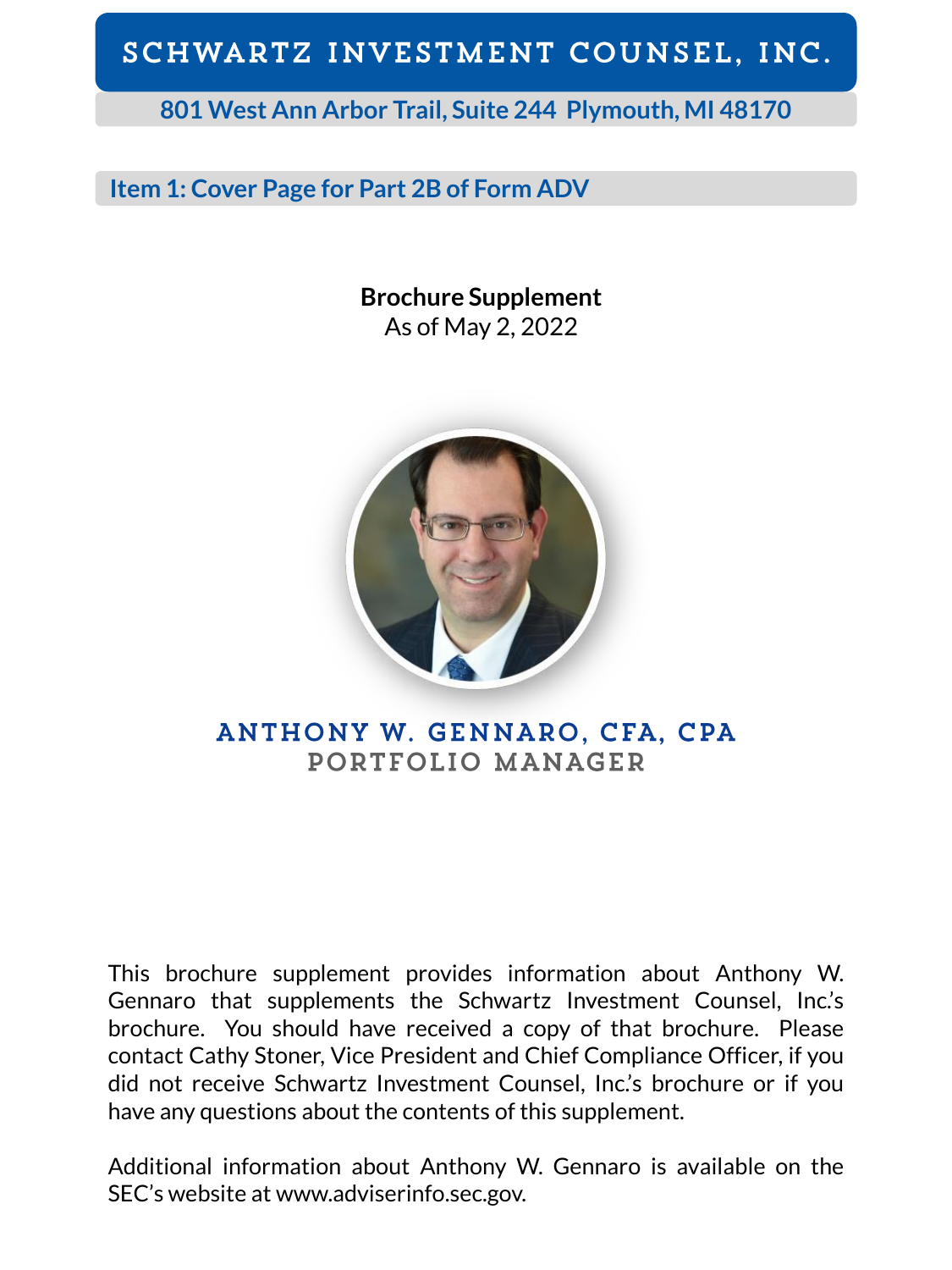Anthony is lead manager of the Ave Maria World Equity Fund and a Senior Equity Analyst responsible for equity research functions. Before joining Schwartz Investment Counsel, Inc. he was with Wallington Asset Management, where he was responsible for equity research. Earlier, he had similar roles at RS Investments, Oppenheimerfunds, and Principal Global Investors. His career began in the assurance and advisory services division of Ernst & Young LLP.

Anthony has a Bachelor of Science degree in Accounting from Albright College and a Master of Business Administration degree from Indiana University. He has earned the Chartered Financial Analyst designation and is a Certified Public Accountant. He also serves on the advisory board of the Reese Fund at Indiana University.

#### **Item 3: Disciplinary Information**

There are no legal or disciplinary events to disclose.

## **Item 4: Other Business**

Not applicable.

## **Item 5: Additional Compensation**

Not applicable.

## **Item 6: Supervision**

Timothy Schwartz, President and Chief Investment Officer, supervises and monitors Anthony's activities on a regular basis. Timothy oversees any communications that Anthony provides to the Firm's clients. Anthony is bound by the Firm's Code of Ethics as well as the policies and procedures of the Firm's compliance manual. On-going monitoring of compliance with such policies and procedures are performed by the Chief Compliance Officer, Cathy Stoner. Please contact Cathy Stoner should you have any questions about Anthony's brochure supplement at (734) 455-7777.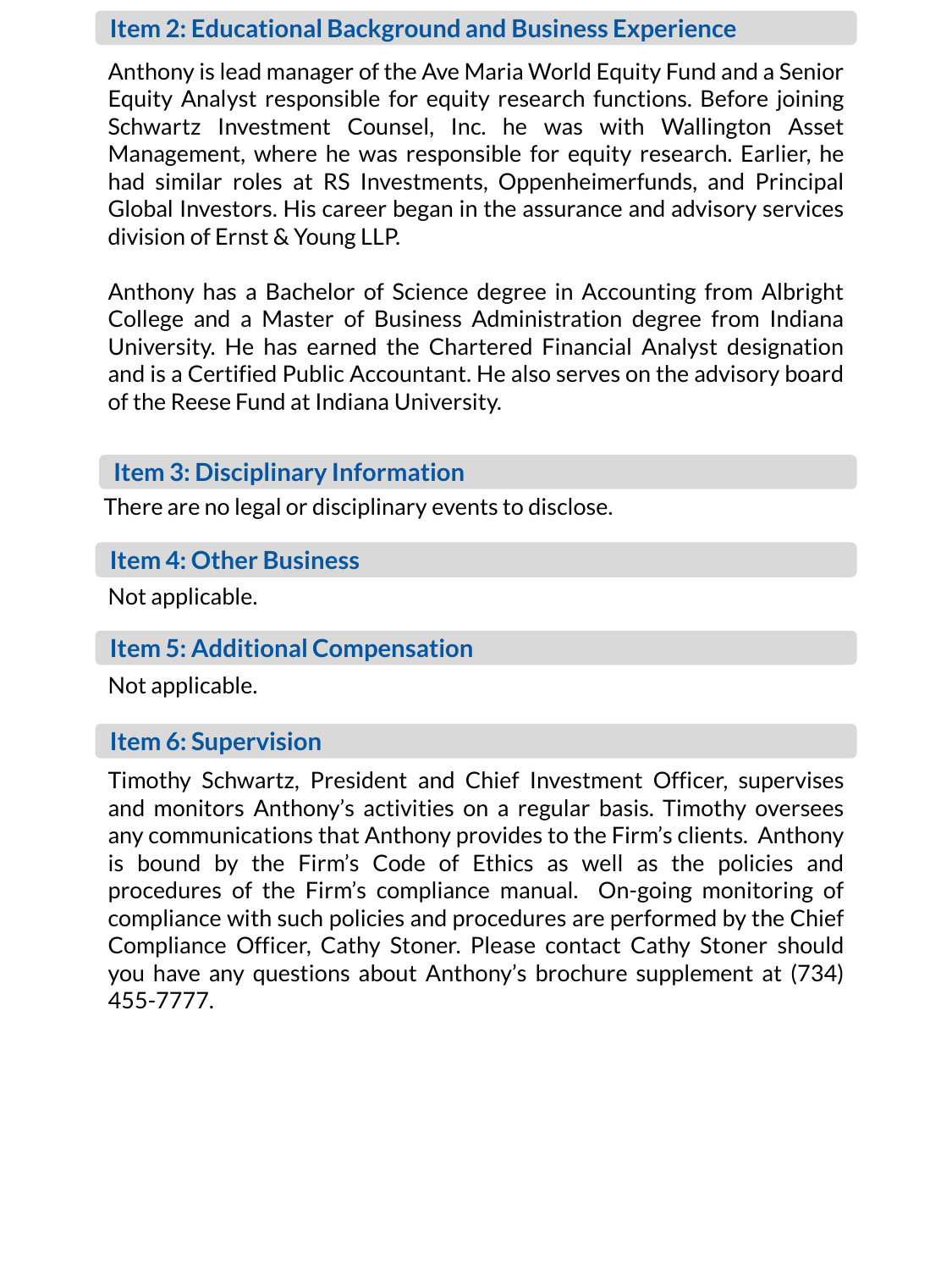**801 West Ann Arbor Trail, Suite 244 Plymouth, MI 48170**

## **Item 1: Cover Page for Part 2B of Form ADV**

**Brochure Supplement** As of May 2, 2022



**SEAN C. GAFFNEY, CFA** PORTFOLIO MANAGER

This brochure supplement provides information about Sean C. Gaffney that supplements the Schwartz Investment Counsel, Inc.'s brochure. You should have received a copy of that brochure. Please contact Cathy Stoner, Vice President and Chief Compliance Officer, if you did not receive Schwartz Investment Counsel, Inc.'s brochure or if you have any questions about the contents of this supplement.

Additional information about Sean C. Gaffney is available on the SEC's website at www.adviserinfo.sec.gov.